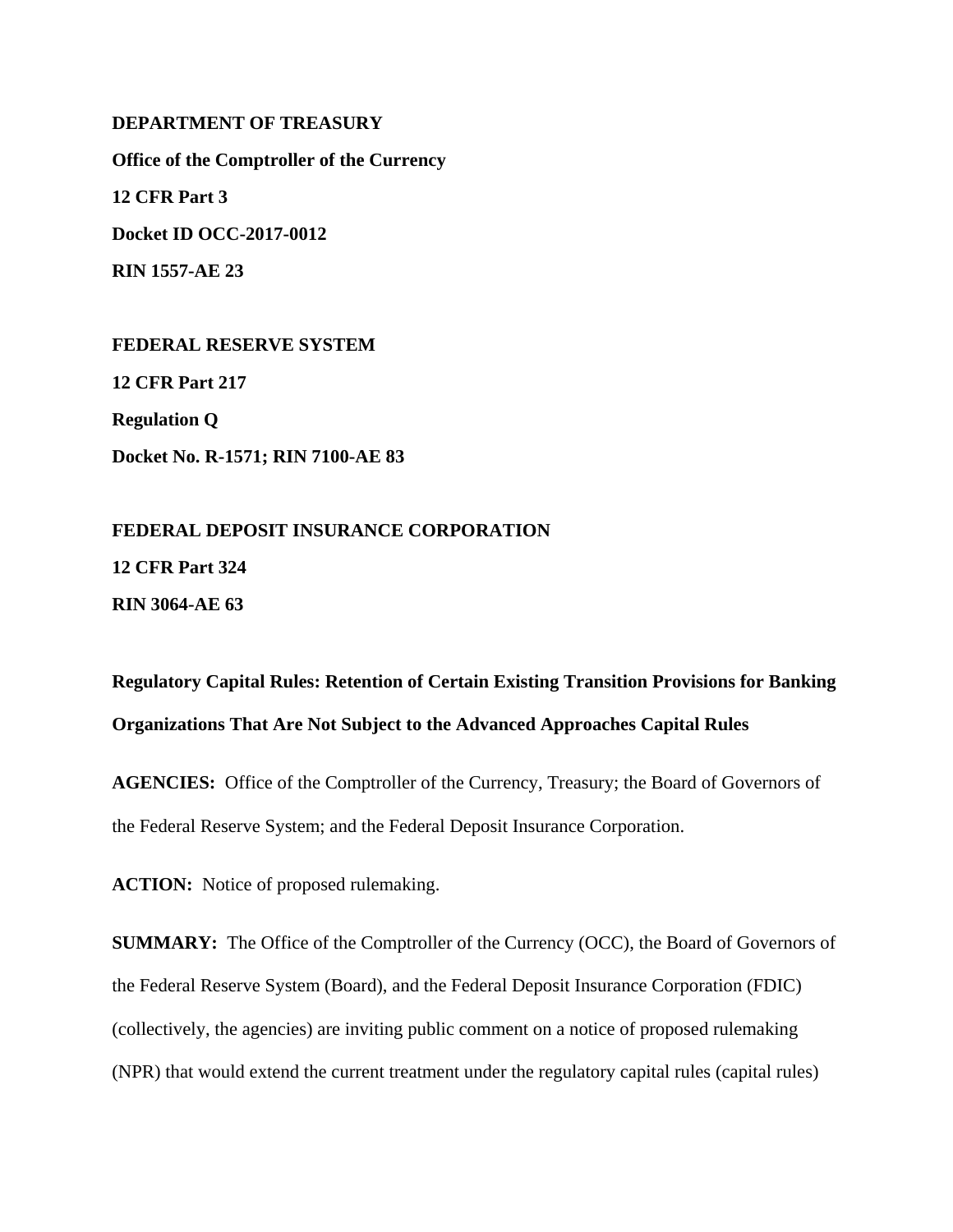for certain regulatory capital deductions and risk weights and certain minority interest requirements, as they apply to banking organizations that are not subject to the advanced approaches capital rules (non-advanced approaches banking organizations). Specifically, for non-advanced approaches banking organizations, the agencies propose to extend the current regulatory capital treatment of: (i) mortgage servicing assets; (ii) deferred tax assets arising from temporary differences that could not be realized through net operating loss carrybacks; (iii) significant investments in the capital of unconsolidated financial institutions in the form of common stock; (iv) non-significant investments in the capital of unconsolidated financial institutions; (v) significant investments in the capital of unconsolidated financial institutions that are not in the form of common stock; and (vi) common equity tier 1 minority interest, tier 1 minority interest, and total capital minority interest exceeding the capital rules' minority interest limitations. The agencies expect in the near term to issue a separate NPR seeking public comment on a proposal to simplify the regulatory capital treatment of these items. Providing the proposed extension to non-advanced approaches banking organizations for these items would avoid potential burden on banking organizations that may be subject in the near future to a different regulatory capital treatment for these items.

# **DATES:** Comments must be received by [INSERT DATE [30] DAYS AFTER DATE OF PUBLICATION IN THE FEDERAL REGISTER].

**ADDRESSES:** Comments should be directed to:

OCC: Because paper mail in the Washington, DC area and at the OCC is subject to delay, commenters are encouraged to submit comments through the Federal eRulemaking Portal or email, if possible. Please use the title "**Retaining existing transition provisions for certain**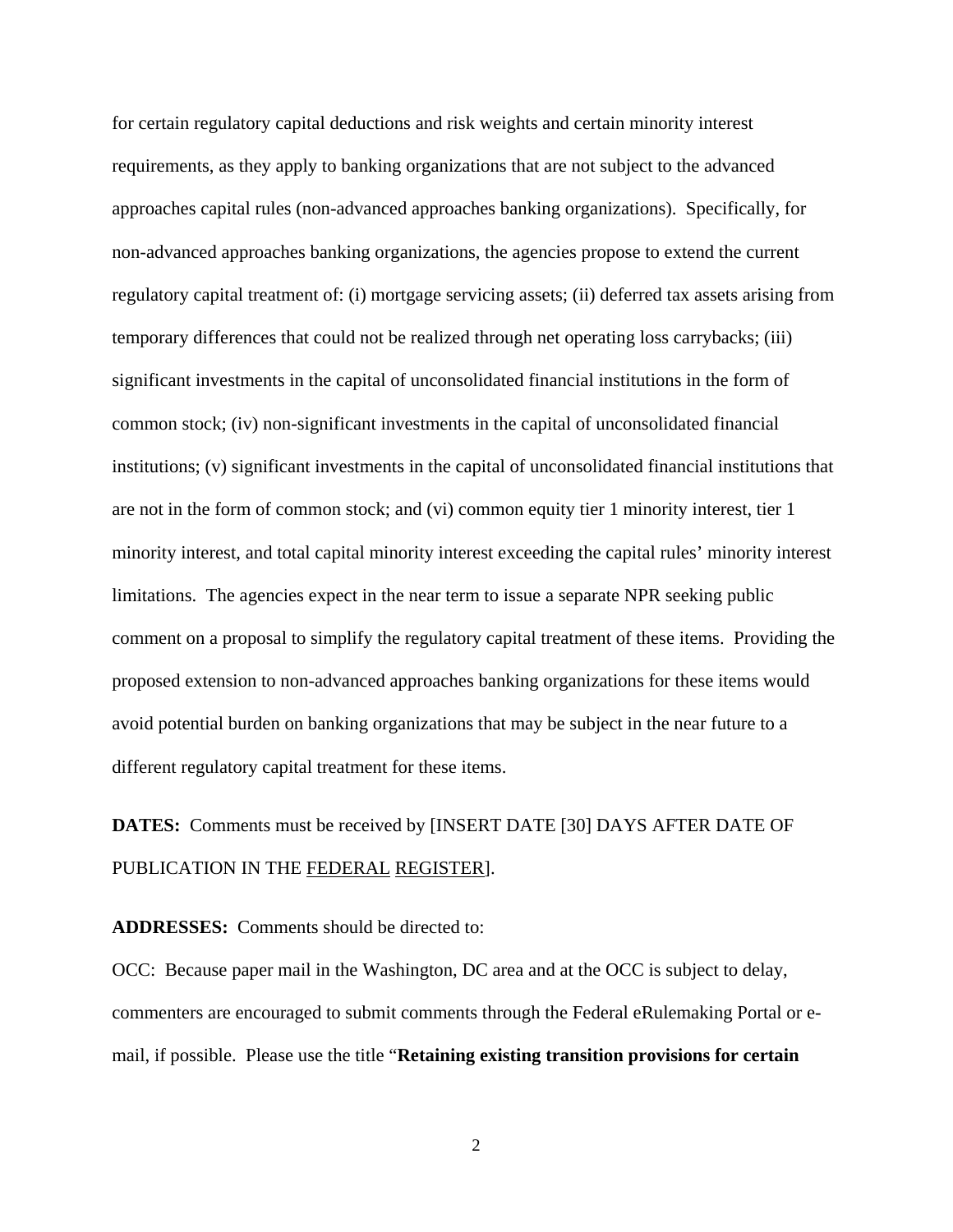**elements of the regulatory capital rules**" to facilitate the organization and distribution of the comments. You may submit comments by any of the following methods:

 **Federal eRulemaking Portal—"Regulations.gov":** Go to *www.regulations.gov*. Enter "Docket ID OCC-2017-0012" in the Search Box and click "Search." Click on "Comment Now" to submit public comments.

• Click on the "Help" tab on the Regulations.gov home page to get information on

using Regulations.gov, including instructions for submitting public comments.

**E-mail:** *regs.comments@occ.treas.gov*.

• Mail: Legislative and Regulatory Activities Division, Office of the Comptroller of the Currency, 400 7th Street, SW., suite 3E-218, mail stop 9W-11, Washington, DC 20219.

 **Hand Delivery/Courier:** 400 7th Street, SW., suite 3E-218, mail stop 9W-11, Washington, DC 20219.

**Fax:** (571) 465-4326.

*Instructions*: You must include "OCC" as the agency name and "Docket ID OCC-2017- 0012" in your comment.In general, OCC will enter all comments received into the docket and publish them on the Regulations.gov website without change, including any business or personal information that you provide such as name and address information, e-mail addresses, or phone numbers. Comments received, including attachments and other supporting materials, are part of the public record and subject to public disclosure. Do not include any information in your comment or supporting materials that you consider confidential or inappropriate for public disclosure.

 You may review comments and other related materials that pertain to this rulemaking action by any of the following methods: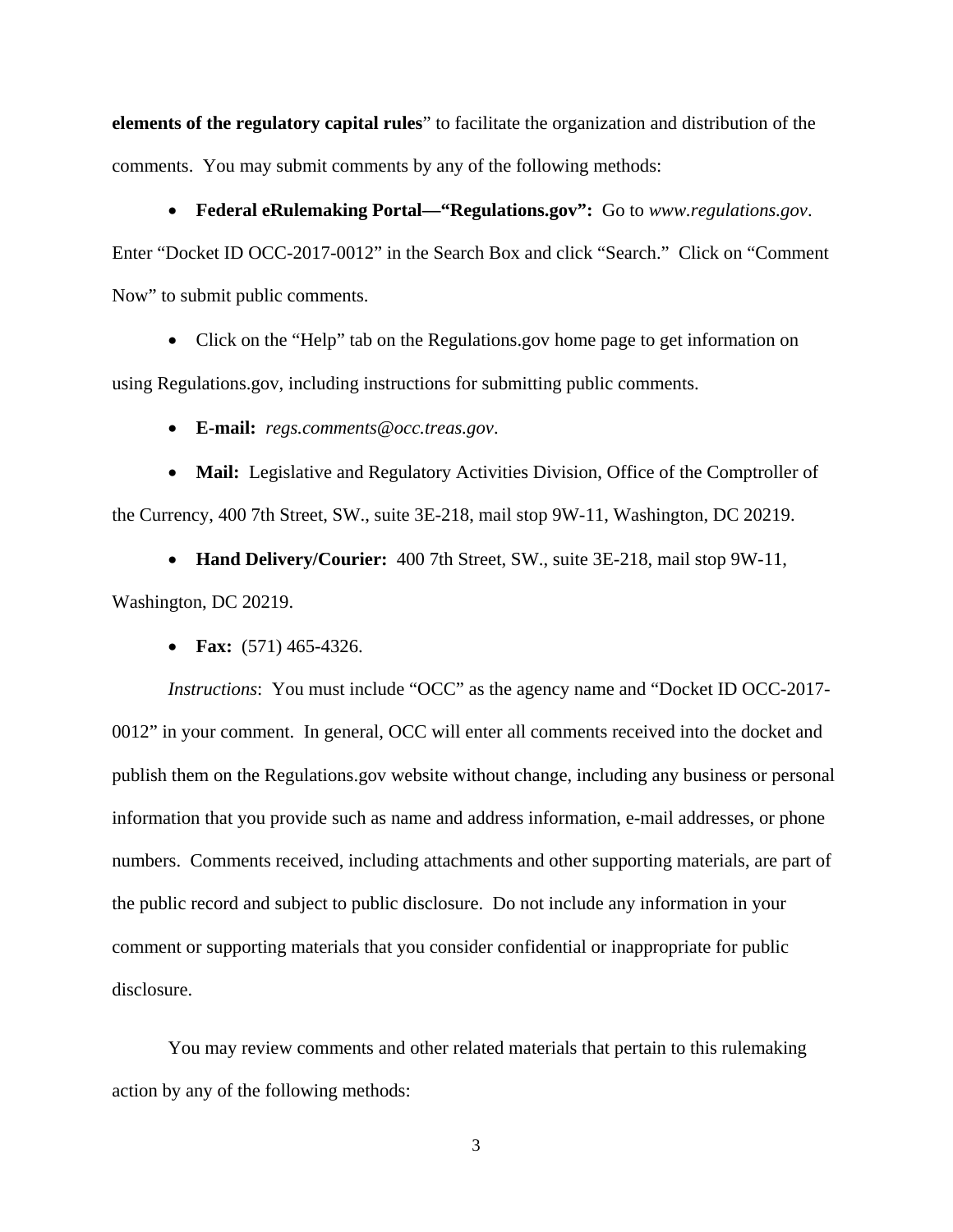**Viewing Comments Electronically:** Go to *www.regulations.gov*. Enter "Docket ID OCC-2017-0012" in the Search box and click "Search." Click on "Open Docket Folder" on the right side of the screen and then "Comments." Comments can be filtered by clicking on "View All" and then using the filtering tools on the left side of the screen.

• Click on the "Help" tab on the Regulations.gov home page to get information on using Regulations.gov. Supporting materials may be viewed by clicking on "Open Docket Folder" and then clicking on "Supporting Documents." The docket may be viewed after the close of the comment period in the same manner as during the comment period.

 **Viewing Comments Personally:** You may personally inspect and photocopy comments at the OCC, 400 7th Street, SW., Washington, DC 20219. For security reasons, the OCC requires that visitors make an appointment to inspect comments. You may do so by calling (202) 649-6700 or, for persons who are deaf or hard of hearing, TTY, (202) 649-5597. Upon arrival, visitors will be required to present valid government-issued photo identification and submit to security screening in order to inspect and photocopy comments.

Board: You may submit comments, identified by Docket No. R-1571 and RIN 7100 AE 83, by any of the following methods:

**• Agency Web Site:** http://www.federalreserve.gov. Follow the instructions for submitting comments at http://www.federalreserve.gov/generalinfo/foia/ProposedRegs.cfm.

• **Federal eRulemaking Portal:** http://www.regulations.gov. Follow the instructions for submitting comments.

• **E-mail:** regs.comments@federalreserve.gov. Include docket number and RIN in the subject line of the message.

• **FAX:** (202) 452-3819 or (202) 452-3102.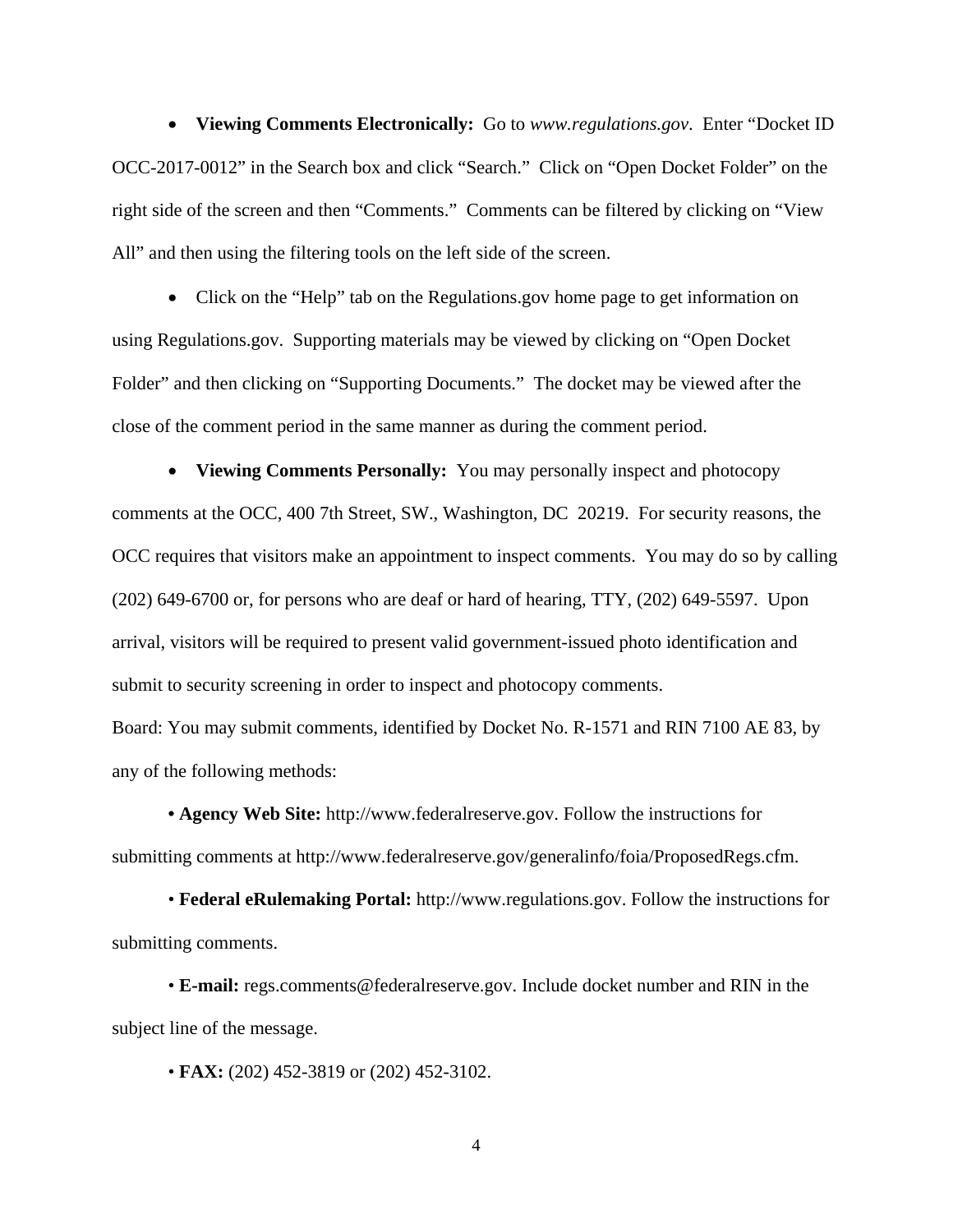• **Mail:** Ann E. Misback, Secretary, Board of Governors of the Federal Reserve System,

20th Street and Constitution Avenue NW., Washington, DC 20551. All public comments are available from the Board's Web site at http://www.federalreserve.gov/generalinfo/foia/ProposedRegs.cfm as submitted, unless modified for technical reasons. Accordingly, comments will not be edited to remove any identifying or contact information. Public comments may also be viewed electronically or in paper form in Room 3515, 1801 K Street NW. (between 18th and 19th Streets NW.), Washington, DC 20006 between 9:00 a.m. and 5:00 p.m. on weekdays. FDIC: You may submit comments, identified by RIN 3064-AE 63 by any of the following methods:

• **Agency Web Site:** http://www.FDIC.gov/regulations/laws/federal/propose.html. Follow instructions for submitting comments on the Agency website.

• **Mail:** Robert E. Feldman, Executive Secretary, Attention: Comments/Legal ESS, Federal Deposit Insurance Corporation, 550 17th Street, NW., Washington, DC 20429.

• **Hand Delivered/Courier:** Comments may be hand-delivered to the guard station at the rear of the 550 17th Street Building (located on F Street) on business days between 7:00 a.m. and 5:00 p.m.

• **E-mail:** comments@FDIC.gov. Include the RIN 3064-AE 63 on the subject line of the message.

• **Public Inspection:** All comments received must include the agency name and RIN 3064-AE 63 for this rulemaking. All comments received will be posted without change to http://www.fdic.gov/regulations/laws/federal/, including any personal information provided. Paper copies of public comments may be ordered from the FDIC Public Information Center, 3501 North Fairfax Drive, Room E-1002, Arlington, VA 22226 by telephone at (877) 275-3342 or (703) 562-2200.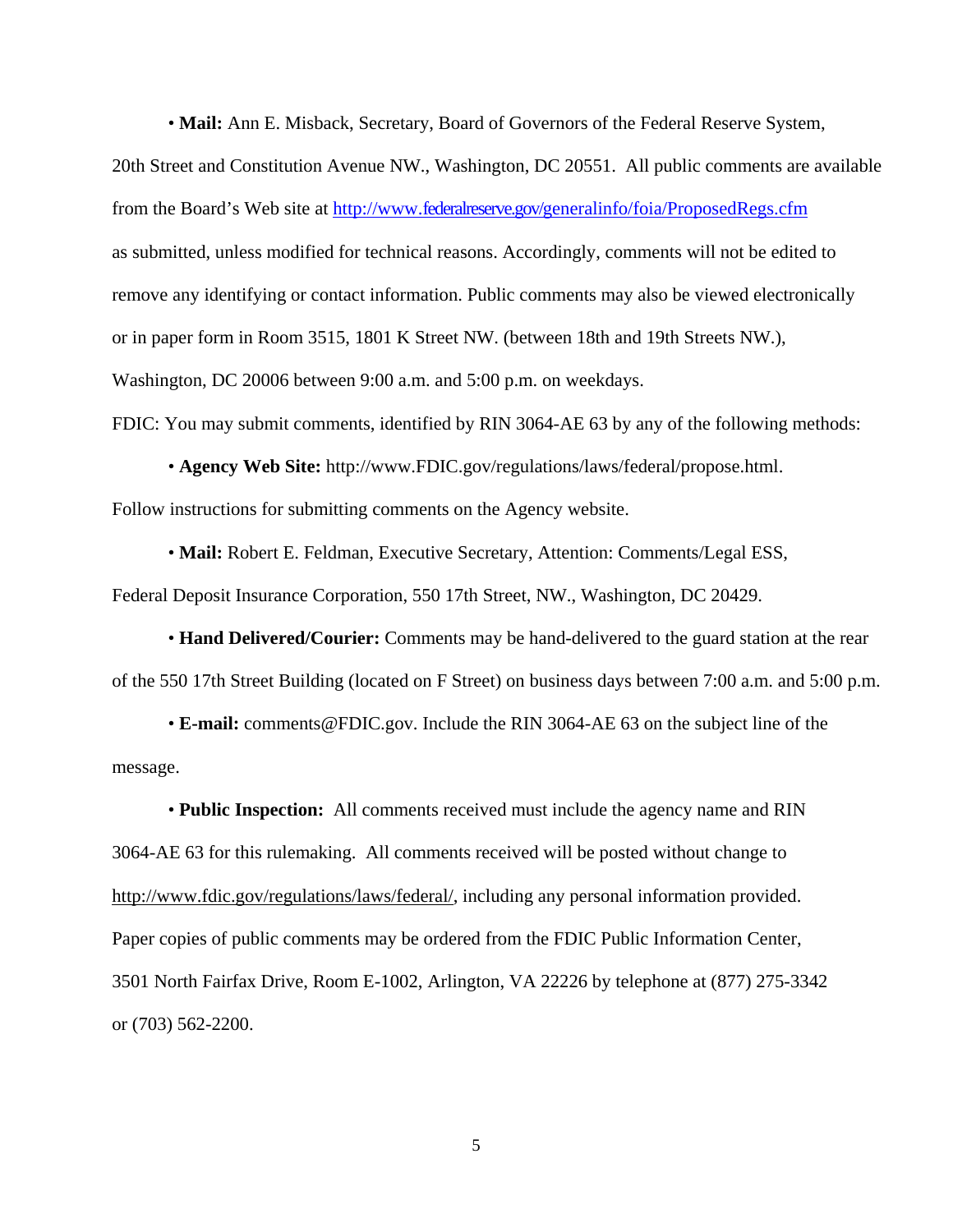#### **FOR FURTHER INFORMATION CONTACT:**

*OCC*: Mark Ginsberg, Senior Risk Expert (202) 649-6983; or Benjamin Pegg, Risk Expert (202) 649-7146, Capital and Regulatory Policy; or Carl Kaminski, Special Counsel (202) 649- 5869; or Rima Kundnani, Attorney (202) 649-5545, Legislative and Regulatory Activities Division, (202) 649-5490, for persons who are deaf or hard of hearing, TTY, (202) 649-5597, Office of the Comptroller of the Currency, 400 7th Street, SW., Washington, DC 20219.

*Board*: Constance M. Horsley, Deputy Associate Director, (202) 452-5239; Juan Climent, Manager, (202) 872-7526; Elizabeth MacDonald, Manager, (202) 475-6316; Andrew Willis, Supervisory Financial Analyst, (202) 912-4323; Sean Healey, Supervisory Financial Analyst, (202) 912-4611 or Matthew McQueeney, Senior Financial Analyst, (202) 425-2942, Division of Supervision and Regulation; or Benjamin McDonough, Assistant General Counsel, (202) 452-2036; David W. Alexander, Counsel (202) 452-2877, or Mark Buresh, Senior Attorney (202) 452-5270, Legal Division, Board of Governors of the Federal Reserve System, 20th and C Streets, NW., Washington, DC 20551. For the hearing impaired only, Telecommunication Device for the Deaf (TDD), (202) 263-4869.

*FDIC*: Benedetto Bosco, Chief, Capital Policy Section, bbosco@fdic.gov; Michael Maloney, Capital Markets Senior Policy Analyst, mmaloney@fdic.gov, Capital Markets Branch, Division of Risk Management Supervision, (202) 898-6888; or Michael Phillips, Counsel, mphillips@fdic.gov; Catherine Wood, Counsel, cawood@fdic.gov; Rachel Ackmann, Counsel, rackmann@fdic.gov; Supervision Branch, Legal Division, Federal Deposit Insurance Corporation, 550 17th Street, NW., Washington, DC 20429.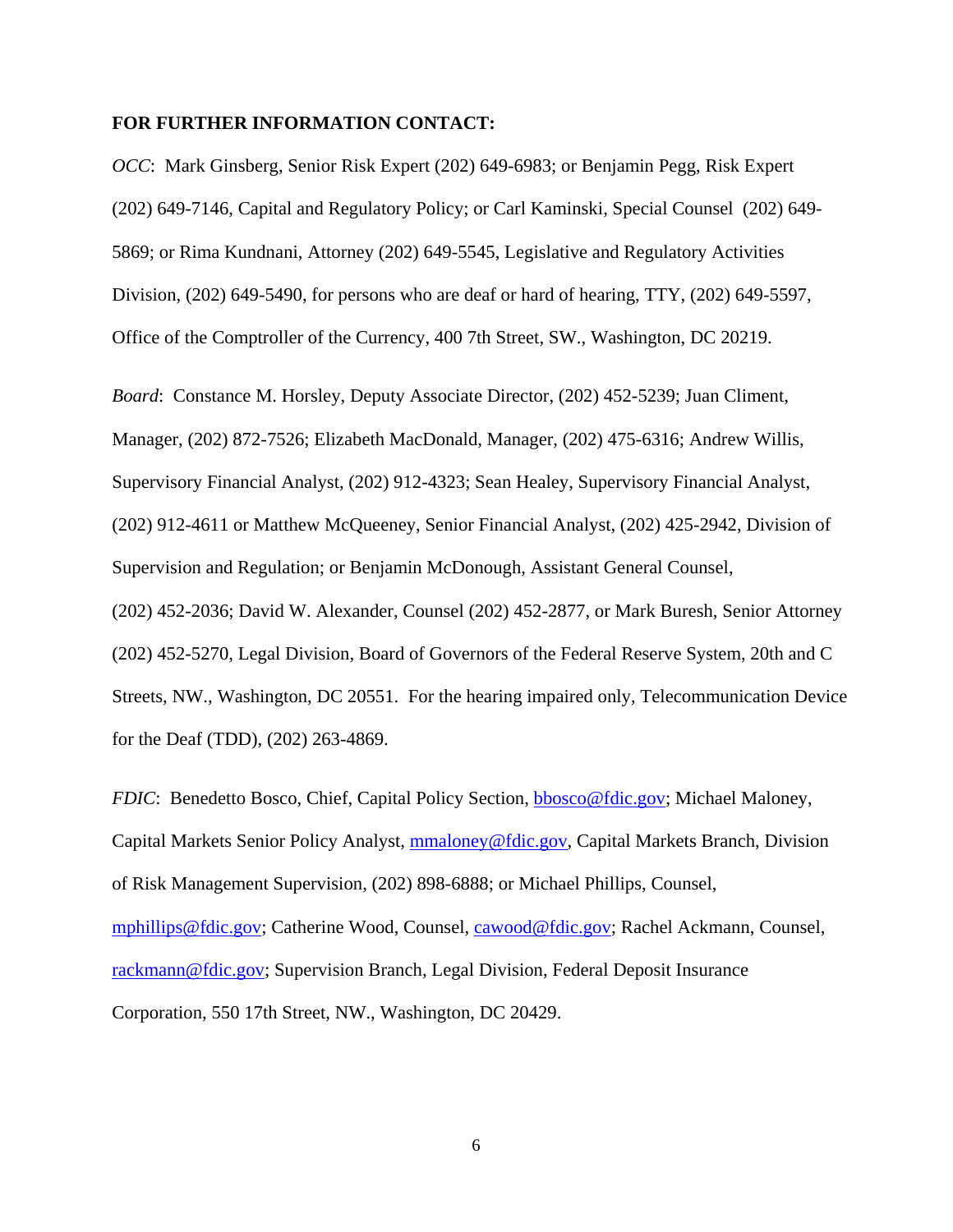#### **SUPPLEMENTARY INFORMATION:**

## **I. Background**

In 2013, the Office of the Comptroller of the Currency (OCC), the Board of Governors of the Federal Reserve System (Board), and the Federal Deposit Insurance Corporation (FDIC) (collectively, the agencies) adopted rules that strengthened the capital requirements applicable to banking organizations supervised by the agencies (capital rules).<sup>1</sup> The capital rules include limits on the amount of capital that would count toward these regulatory requirements in cases where the capital is issued by a consolidated subsidiary of a banking organization and not owned by the banking organization (minority interest).<sup>2</sup> Because capital issued at the subsidiary level is not always available to absorb losses at the consolidated level, these limits prevent highlycapitalized subsidiaries from overstating the amount of capital available to absorb losses at the consolidated level.<sup>3</sup> With the goal of strengthening the resiliency of banking organizations, the capital rules also require that amounts of mortgage servicing assets (MSAs), deferred tax assets arising from temporary differences that could not be realized through net operating loss carrybacks (temporary difference DTAs), and certain investments in the capital of

<sup>&</sup>lt;sup>1</sup> Banking organizations covered by the agencies' capital rules include national banks, state member banks, state nonmember banks, savings associations, and top-tier bank holding companies and savings and loan holding companies domiciled in the United States not subject to the Board's Small Bank Holding Company Policy Statement (12 CFR part 225, appendix C), but excluding certain savings and loan holding companies that are substantially engaged in insurance underwriting or commercial activities or that are estate trusts, or bank holding companies and savings and loan holding companies that are employee stock ownership plans. The Board and the OCC issued a joint final rule on October 11, 2013 (78 FR 62018) and the FDIC issued a substantially identical interim final rule on September 10, 2013 (78 FR 55340). In April 2014, the FDIC adopted the interim final rule as a final rule with no substantive changes. 79 FR 20754 (April 14, 2014).

<sup>2</sup> *See* 12 CFR 217.21 (Board); 12 CFR 3.21 (OCC); 12 CFR 324.21 (FDIC).

<sup>3</sup> 12 CFR 217.21 (Board); 12 CFR 3.21 (OCC); 12 CFR 324.21 (FDIC).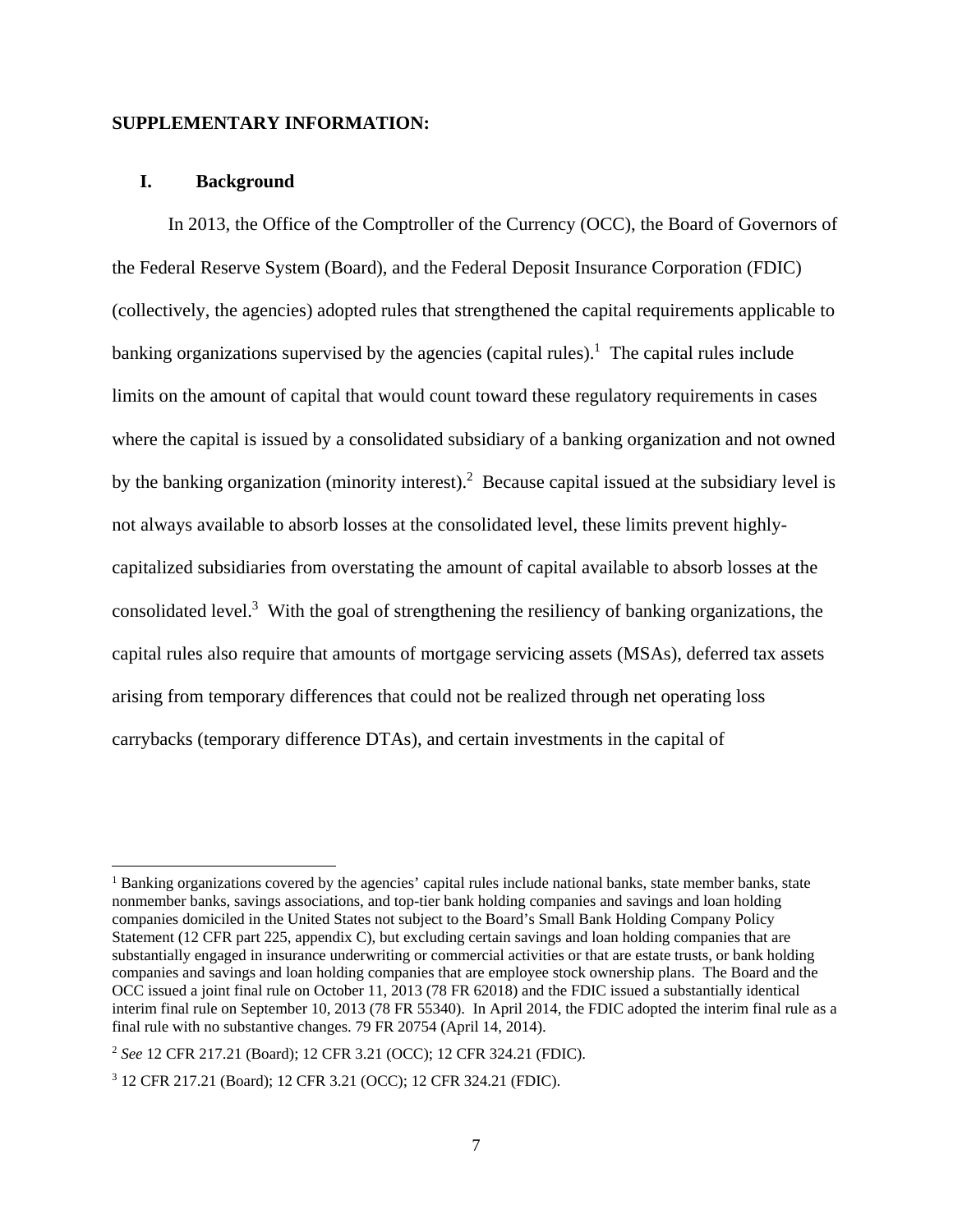unconsolidated financial institutions above certain thresholds be deducted from a banking organization's regulatory capital.<sup>4</sup>

 The capital rules contain transition provisions that phase in certain requirements over several years in order to give banking organizations sufficient time to adjust and adapt to such requirements.<sup>5</sup> The minority interest limitations in the capital rules will become fully effective on January 1, 2018. The deduction treatments for investments in the capital of unconsolidated financial institutions, MSAs, and temporary difference DTAs are subject to transition provisions until December 31, 2017.<sup>6</sup> Also starting on January 1, 2018, the risk weight for MSAs, temporary difference DTAs, and significant investments in the capital of unconsolidated financial institutions in the form of common stock that are not deducted from regulatory capital will increase from 100 percent to 250 percent.

#### **II. Retaining Certain 2017 Transition Provisions**

Since the issuance of the capital rules in 2013, banking organizations and other members of the public have raised concerns regarding the regulatory burden, complexity, and costs associated with certain aspects of the capital rules, particularly for community banking organizations. As explained in the Federal Financial Institutions Examination Council's March 2017 Joint Report to Congress on the Economic Growth and Regulatory Paperwork Reduction Act (EGRPRA report), the agencies are developing a proposal to simplify certain aspects of the capital rules with the goal of meaningfully reducing regulatory burden on community banking

<sup>4</sup> *See* 12 CFR 217.22(c)(4); (c)(5), and (d)(1) (Board); 12 CFR 3.22(c)(4), (c)(5), and (d)(1) (OCC); 12 CFR  $324.22(c)(4)$ ; (c)(5) and (d)(1) (FDIC). Banking organizations are permitted to net associated deferred tax liabilities against assets subject to deduction.

<sup>5</sup> 12 CFR 217.300 (Board); 12 CFR 3.300 (OCC); 12 CFR 324.300 (FDIC).

<sup>6</sup> 12 CFR 217.300(b)(4) and .300(d) (Board); 12 CFR 3.300(b)(4) and .300(d) (OCC); 12 CFR 324.300(b)(4) and 12 CFR 324.300(d)(FDIC).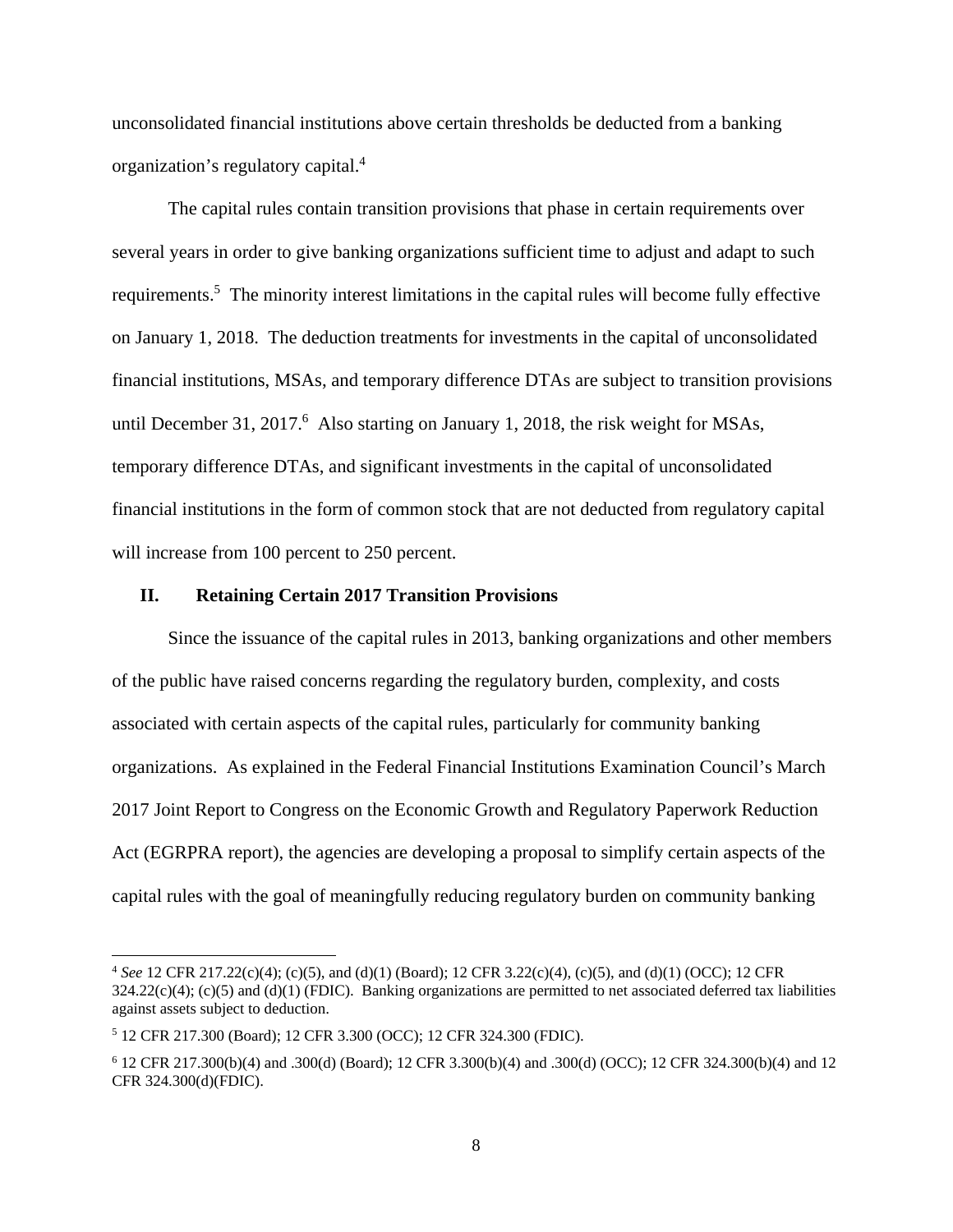organizations while at the same time maintaining safety and soundness and the quality and quantity of regulatory capital in the banking system (simplifications NPR).<sup>7</sup>

Consistent with that goal and in anticipation of the simplifications NPR, the agencies propose to extend certain transition provisions currently in the capital rules for banking organizations that are not advanced approaches banking organizations (non-advanced approaches banking organizations) while the simplifications NPR is pending. This extension proposal is referred to as the transitions NPR. As such, for non-advanced approaches banking organizations the transition provisions for certain items would not be fully phased in. The agencies will review the transition provisions again in connection with the simplifications NPR.

The agencies believe the stringency and complexity of the current capital rules' treatment for items affected by the transitions NPR remains appropriate for banking organizations that are subject to the advanced approaches (typically those with consolidated assets greater than or equal to \$250 billion, or total consolidated on-balance sheet foreign exposures of at least \$10 billion), given the business models and risk profiles of such banking organizations. The agencies believe that the current treatment for these items strikes an appropriate balance between complexity and risk sensitivity for the largest and most complex banking organizations. Therefore, the transitions NPR would not apply to advanced approaches banking organizations.

The agencies propose to extend the transitions period, as it applies to non-advanced approaches banking organizations, for changes to section 300 of the capital rules otherwise due to become effective on January 1, 2018, applicable to the risk weight and deduction treatment for MSAs, temporary difference DTAs, significant investments in the capital of unconsolidated

<sup>&</sup>lt;sup>7</sup> The EGRPRA report stated that such amendments likely would include: (a) simplifying the current regulatory capital treatment for MSAs, timing difference DTAs, and holdings of regulatory capital instruments issued by financial institutions; and (b) simplifying the current limitations on minority interest in regulatory capital. *See* 82 FR 15900 (March 30, 2017).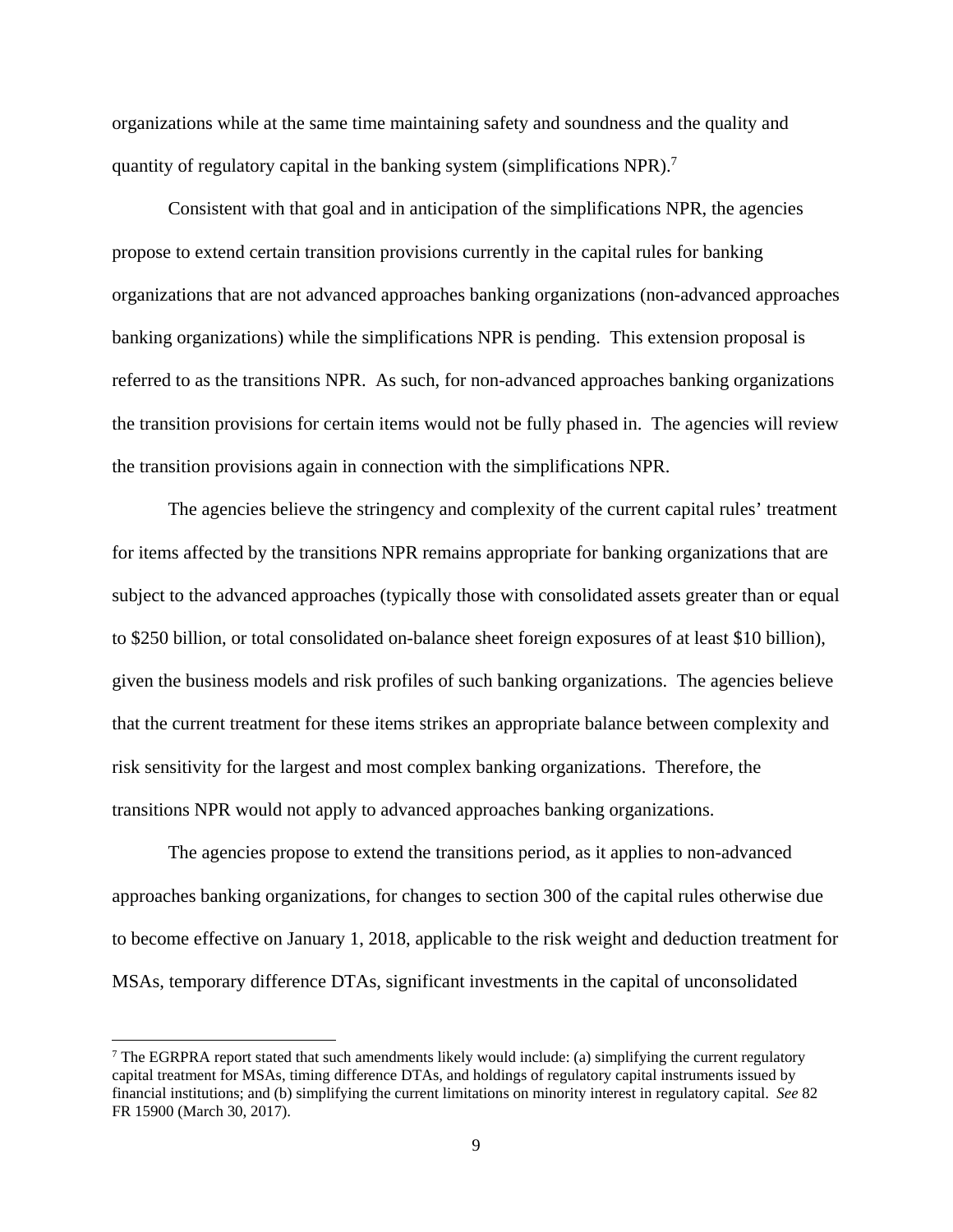financial institutions in the form of common stock, non-significant investments in the capital of unconsolidated financial institutions, and significant investments in the capital of unconsolidated financial institutions that are not in the form of common stock. The agencies would expect to propose modifications in these areas as part of the simplifications NPR.

Under the transitions NPR, until the simplifications NPR is completed or the agencies otherwise determine, in accordance with Table 7 of section 300 of the capital rules, nonadvanced approaches banking organizations would continue to:

- Deduct from regulatory capital 80 percent of the amount of any of these five items that is not includable in regulatory capital;
- Apply a 100 percent risk weight to any amounts of MSAs, temporary difference DTAs, and significant investments in the capital of unconsolidated financial institutions in the form of common stock that are not deducted from capital, and continue to apply the current risk weights under the capital rules to amounts of non-significant investments in the capital of unconsolidated financial institutions and significant investments in the capital of unconsolidated financial institutions not in the form of common stock that are not deducted from capital; and
- Include 20 percent of any common equity tier 1 minority interest, tier 1 minority interest, and total capital minority interest exceeding the capital rule's minority interest limitations (surplus minority interest) in regulatory capital.

For example, under the transitions NPR, a non-advanced approaches banking organization with an amount of MSAs above the 10 percent common equity tier 1 capital deduction threshold in the capital rules would deduct from common equity tier 1 capital only 80 percent of the amount of MSAs above this threshold, and would apply a 100 percent risk weight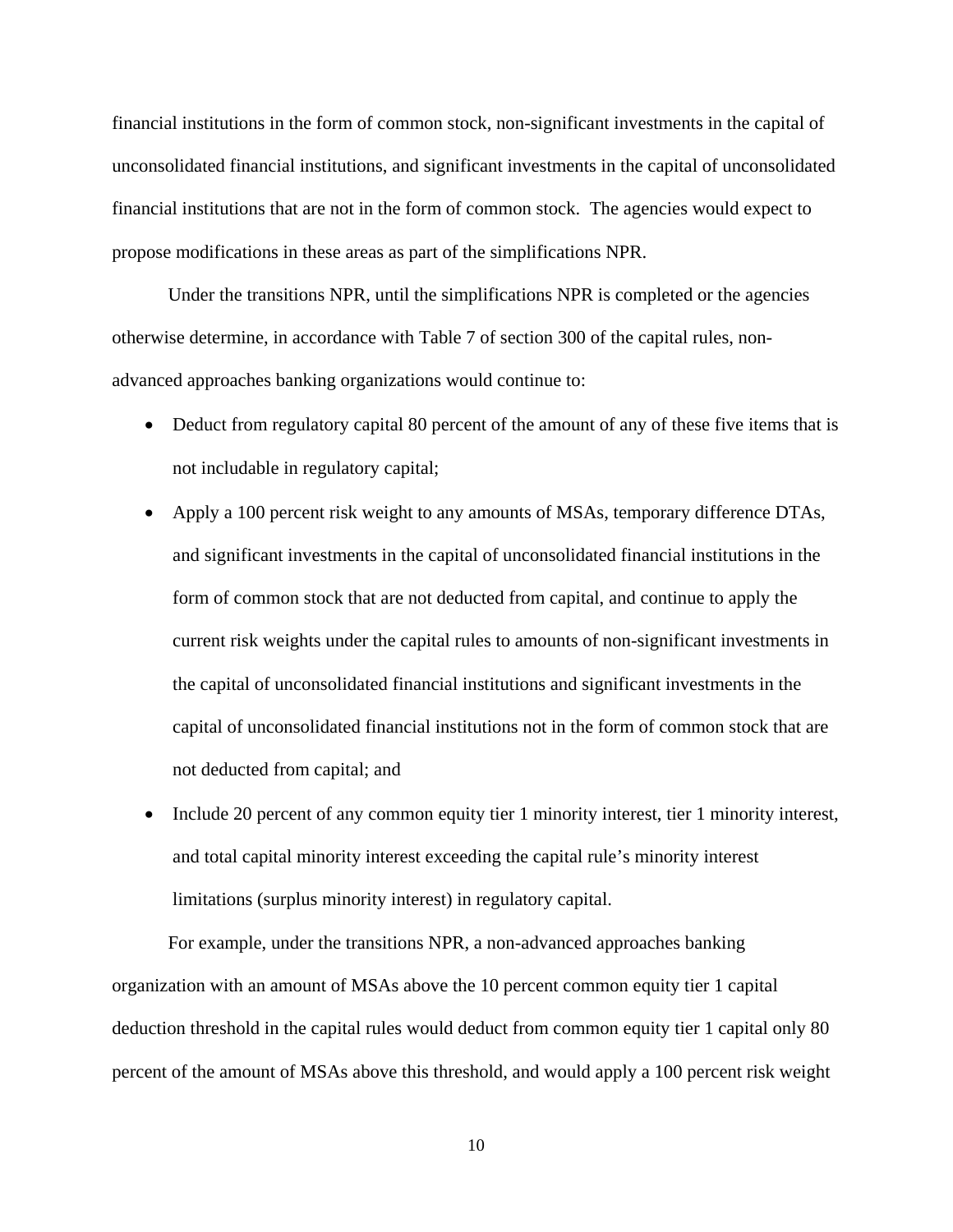to the MSAs that are not deducted from common equity tier 1 capital, including the MSAs that otherwise would have been deducted but for the transition provisions. Similarly, for purposes of the capital rules' 15 percent common equity tier 1 capital deduction threshold (the aggregate 15 percent threshold) that applies collectively across MSAs, temporary difference DTAs, and significant investments in the capital of unconsolidated financial institutions in the form of common stock, under the transitions NPR, a non-advanced approaches banking organization would deduct from common equity tier 1 capital 80 percent of the amount of these items that exceed the aggregate 15 percent threshold.

 Because the transitions NPR would not apply to advanced approaches banking organizations, such firms would be required to continue to apply the existing transition provisions in the capital rules. Specifically, advanced approaches banking organizations would be required to apply, starting on January 1, 2018, the capital rules' fully phased-in regulatory capital treatment for MSAs, temporary difference DTAs, significant investments in the capital of unconsolidated financial institutions in the form of common stock, non-significant investments in the capital of unconsolidated financial institutions, significant investments in the capital of unconsolidated financial institutions that are not in the form of common stock, and surplus minority interest.

#### **III. Amendments to Reporting Forms**

The agencies are proposing to clarify the reporting instructions for the Consolidated Reports of Condition and Income (Call Report) (FFIEC 031, FFIEC 041, and FFIEC 051; OMB Control Nos. 1557-0081, 7100-0036, 3604-0052), the OCC is proposing to clarify the instructions for OCC DFAST 14A (OMB Control No. 1557-0319), the FDIC is proposing to clarify the instructions for FDIC DFAST 14A (OMB Control No. 3064-0189), and the Board is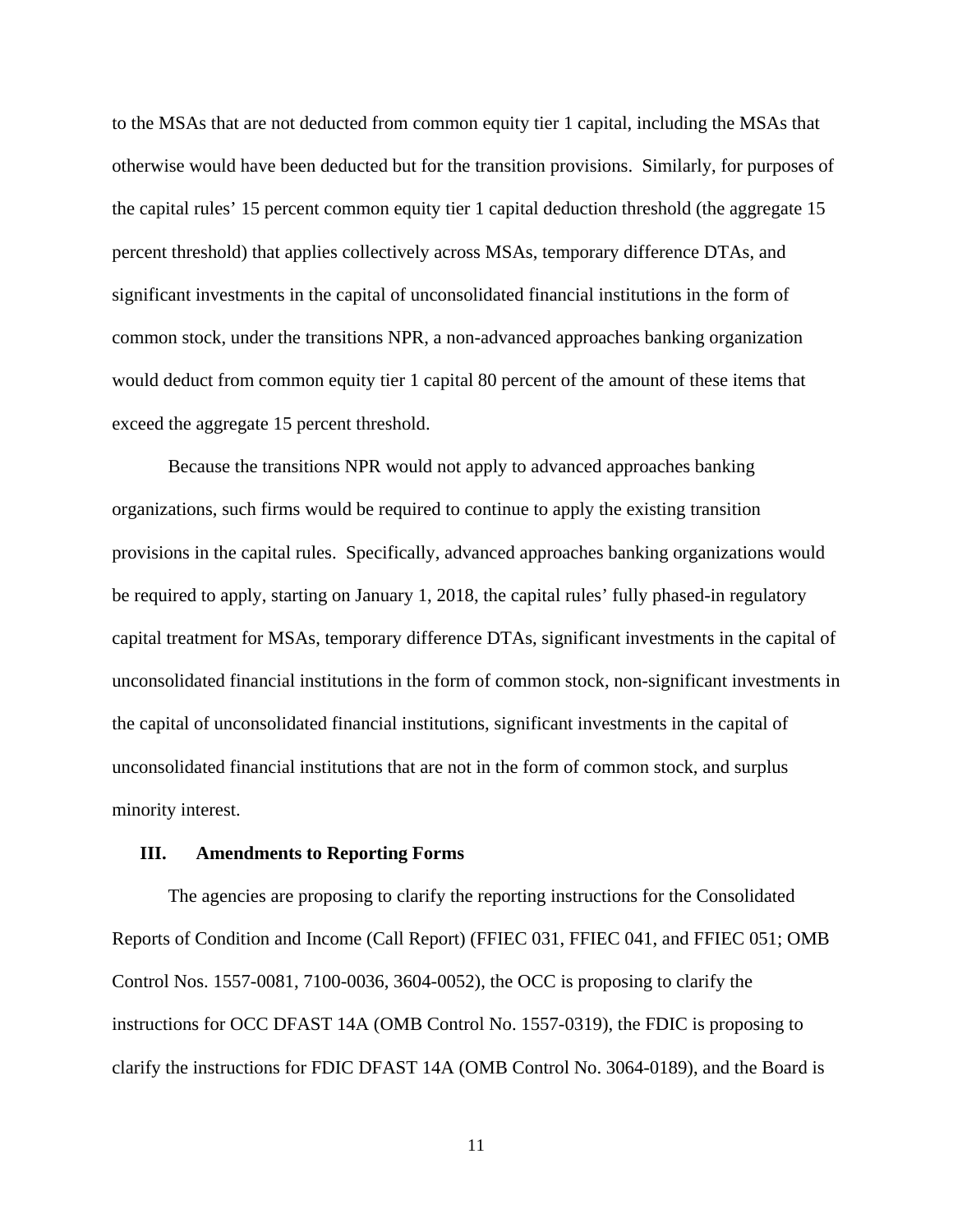proposing to clarify the instructions for the FR Y-9C (OMB Control No. 7100-0128), and the FR Y-14A and FR Y-14Q (OMB Control No. 7100-0341) to reflect the changes to the capital rules that would be required under this proposal.

#### **IV. Request for Comments**

At this time, the agencies are seeking comment more narrowly on changes proposed in this transitions NPR. As noted previously, the agencies plan to issue a simplifications NPR to simplify certain aspects of the capital rules with the goal of meaningfully reducing regulatory burden on community banking organizations as explained in the EGRPRA report. That simplifications NPR would be published in the Federal Register for public notice and comment at a later date.

*Question 1. What, if any, operational or administrative challenges would the proposed changes in this transitions NPR pose to banking organizations? What, if any, alternatives should the agencies consider to address such challenges?* 

*Question 2. What, if any, modifications should the agencies consider making to the scope of application of this proposal?* 

## **V. Regulatory Analyses**

#### **A. Paperwork Reduction Act**

In accordance with the requirements of the Paperwork Reduction Act of 1995 (44 U.S.C. 3501-3521) (PRA), the agencies may not conduct or sponsor, and a respondent is not required to respond to, an information collection unless it displays a currently valid Office of Management and Budget (OMB) control number. The agencies reviewed the proposed rule and determined that it does not create any new or revise any existing collection of information under section 3504(h) of title 44. However, the agencies would clarify the reporting instructions for the Call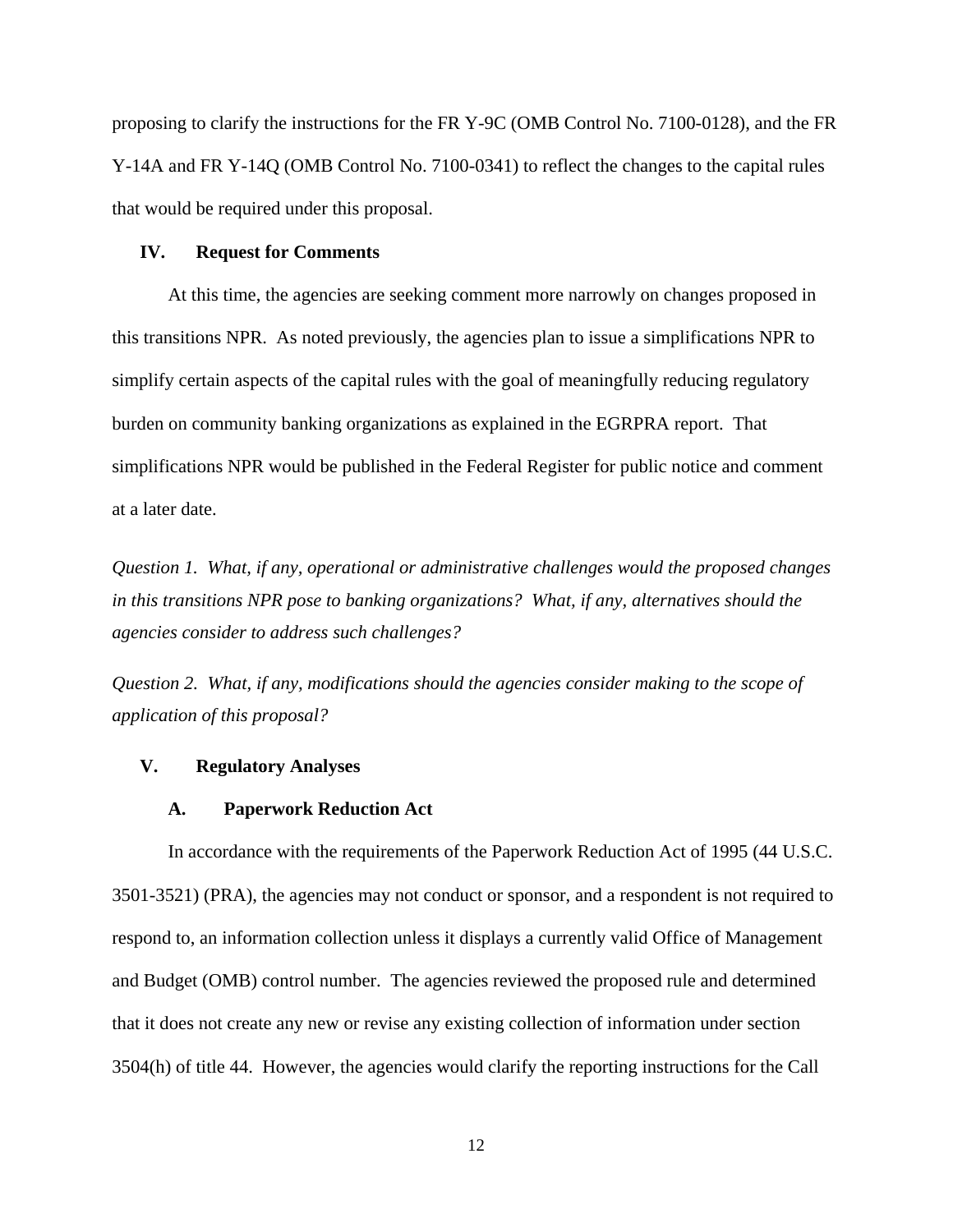Report. The OCC and FDIC would clarify the instructions for DFAST 14A, and the Board would clarify the instructions for the FR Y-9C, the FR Y-14A, and the FR Y-14Q to reflect the changes to the capital rules that would be required under this proposal. The draft redlined Call Report instructions would be available at https://www.ffiec.gov/ffiec\_report\_forms.htm, the draft redlined OCC DFAST 14A instructions would be available at https://www.occ.gov/toolsforms/forms/bank-operations/stress-test-reporting.html, the draft redlined FDIC DFAST 14A instructions would be available at https://www.fdic.gov/regulations/reform/dfast/, and the draft redlined FR Y-9C, FR Y-14A, and FR Y-14Q instructions would be available at https://www.federalreserve.gov/apps/reportforms/review.aspx.

## **B. Regulatory Flexibility Act Analysis**

*OCC*: The Regulatory Flexibility Act, 5 U.S.C. 601 *et seq.*, (RFA), requires an agency, in connection with a final rule, to prepare a Final Regulatory Flexibility Analysis describing the impact of the rule on small entities (defined by the Small Business Administration (SBA) for purposes of the RFA to include banking entities with total assets of \$550 million or less) or to certify that the rule will not have a significant economic impact on a substantial number of small entities.

As of March 31, 2017, the OCC supervised 928 small entities.<sup>8</sup> The rule applies to all OCC-supervised entities that are not subject to the advanced approaches risk-based capital rules, and thus potentially affects a substantial number of small entities. The OCC has determined that 135 such entities engage in affected activities to an extent that they would be impacted directly

<sup>&</sup>lt;sup>8</sup> The OCC calculated the number of small entities using the SBA's size thresholds for commercial banks and savings institutions, and trust companies, which are \$550 million and \$38.5 million, respectively. Consistent with the General Principles of Affiliation, 13 CFR 121.103(a), the OCC counted the assets of affiliated financial institutions when determining whether to classify a national bank or Federal savings association as a small entity.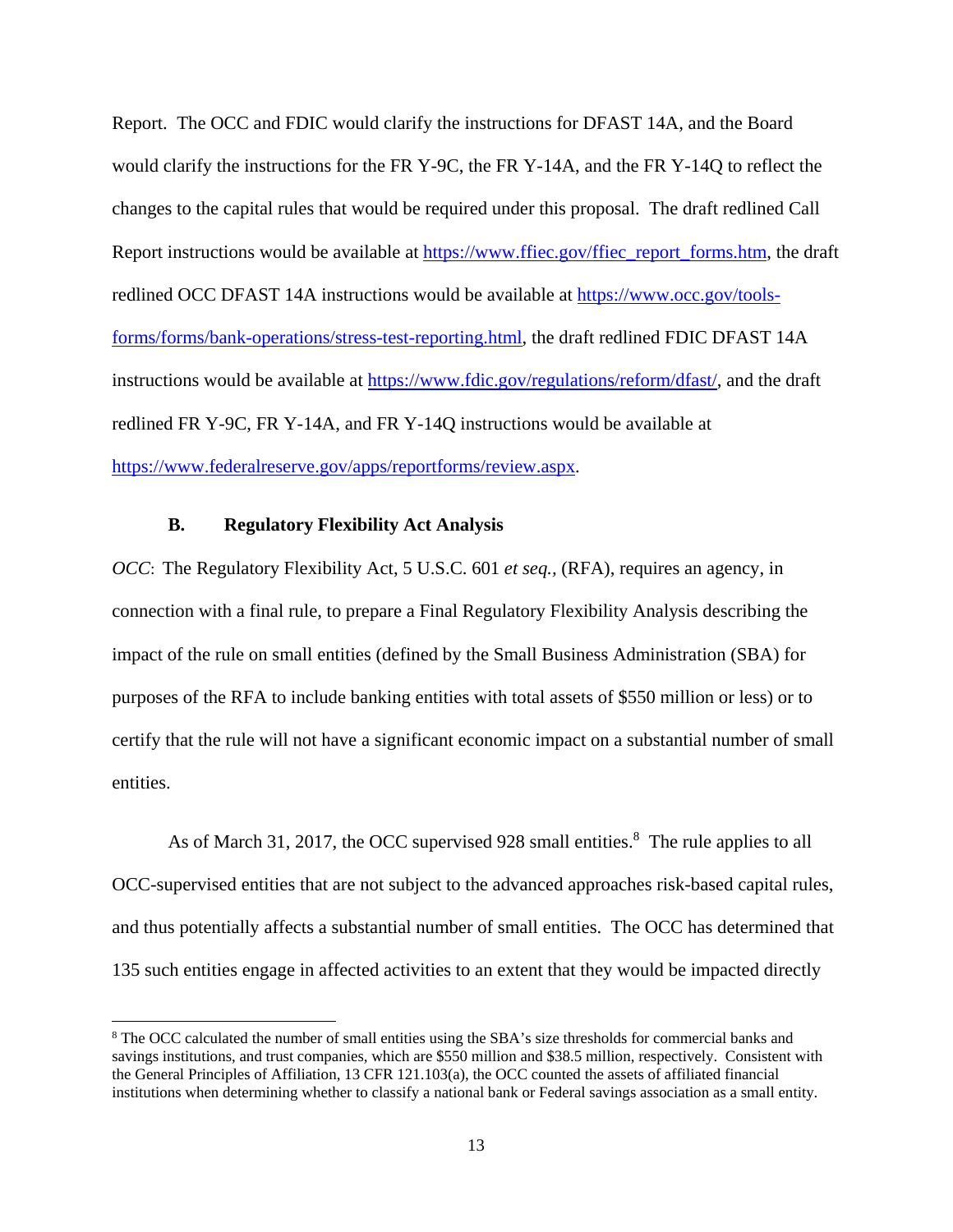by the proposed rule. However, the proposed rule would provide a small economic benefit to those entities. Thus, the OCC has determined that rule would not have a significant impact on any OCC-supervised small entities.

Therefore, the OCC certifies that the proposed rule will not have a significant economic impact on a substantial number of OCC-supervised small entities.

*Board:* The Board is providing an initial regulatory flexibility analysis with respect to this proposed rule. As discussed in the Supplemental Information, the proposal would revise the transition provisions in the regulatory capital rules to extend the treatment effective for calendar year 2017 for several regulatory capital adjustments and deductions that are subject to multi-year phase-in schedules. Through the simplifications NPR, the agencies intend in the near term to seek public comment on a proposal to simplify certain items of the regulatory capital rules and, thus, the agencies believe it is appropriate to extend the transition provisions currently in effect for these items while the simplifications NPR is pending. The Regulatory Flexibility Act, 5 U.S.C. 601 *et seq.* (RFA), generally requires that an agency prepare and make available an initial regulatory flexibility analysis in connection with a notice of proposed rulemaking. Under regulations issued by the Small Business Administration, a small entity includes a bank, bank holding company, or savings and loan holding company with assets of \$550 million or less (small banking organization).<sup>9</sup> As of March 31, 2017, there were approximately 3,546 small bank holding companies, 234 small savings and loan holding companies, and 584 small state member banks.

The proposed rule would apply to all state member banks, as well as all bank holding companies and savings and loan holding companies that are subject to the Board's regulatory

<sup>&</sup>lt;sup>9</sup> See 13 CFR 121.201. Effective July 14, 2014, the Small Business Administration revised the size standards for banking organizations to \$550 million in assets from \$500 million in assets. 79 FR 33647 (June 12, 2014).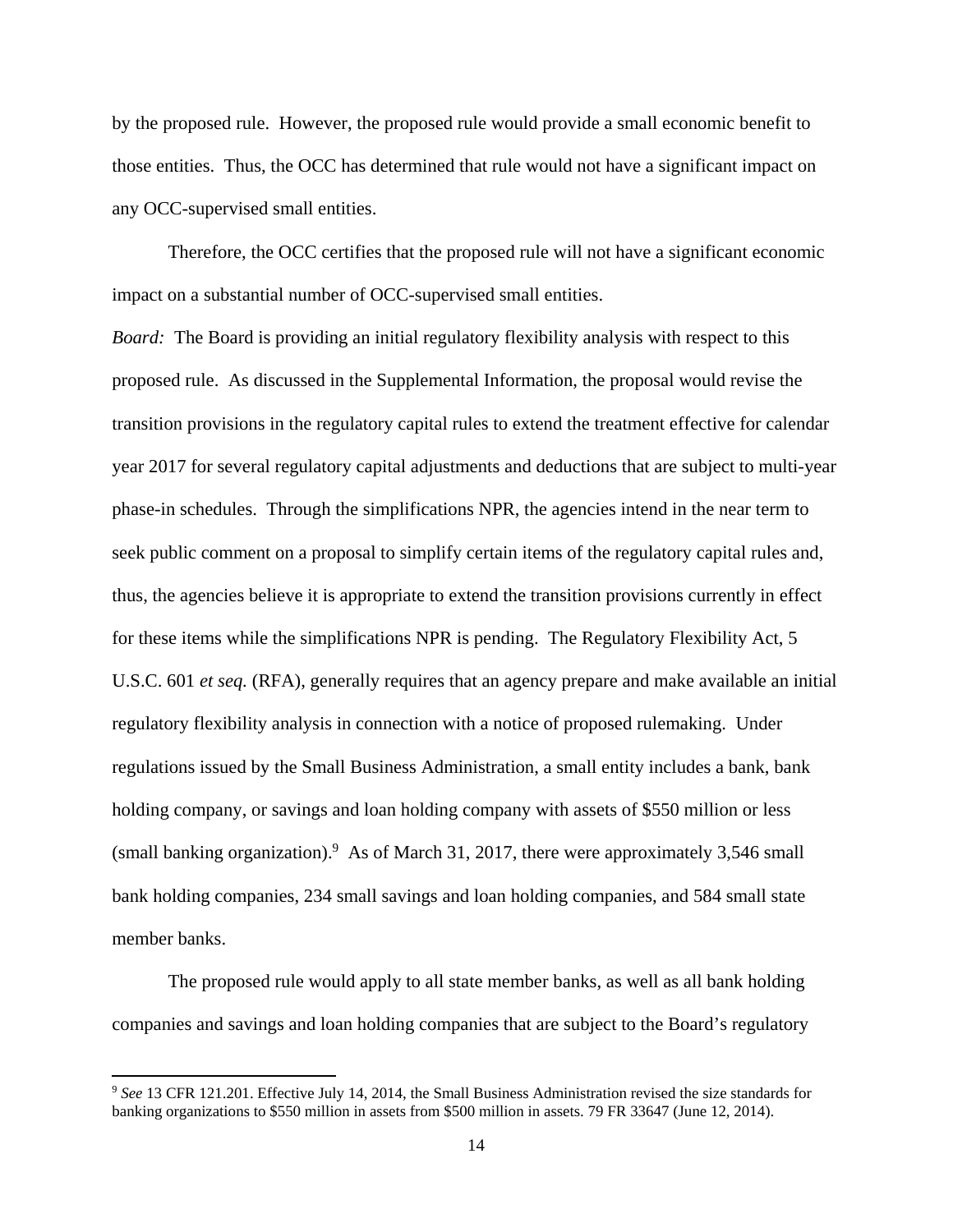capital rule, but excluding state member banks, bank holding companies, and savings and loan holding companies that are subject to the advanced approaches in the capital rules. In general, the Board's capital rules only apply to bank holding companies and savings and loan holding companies that are not subject to the Board's Small Bank Holding Company Policy Statement, which applies to bank holding companies and savings and loan holding companies with less than \$1 billion in total assets that also meet certain additional criteria.<sup>10</sup> Thus, most bank holding companies and savings and loan holding companies that would be subject to the proposed rule exceed the \$550 million asset threshold at which a banking organization would qualify as a small banking organization.

Given the proposed rule does not impact the recordkeeping and reporting requirements that affected small banking organizations are currently subject to, there would be no change to the information that small banking organizations must track and report. The proposal would merely retain the transition provisions in effect for calendar year 2017 for the items that would be affected by the simplifications NPR until the simplifications NPR is finalized or the agencies determine otherwise.

The proposal would permit affected small banking organizations, beginning in 2018 and thereafter, to deduct less investments in the capital of unconsolidated financial institutions, MSAs, and temporary difference DTAs from common equity tier 1 capital than would otherwise be required under the current transition provisions. The proposal would also allow small banking organizations to continue using a 100 percent risk weight for non-deducted MSAs, temporary difference DTAs and significant investments in the capital of unconsolidated financial institutions rather than the 250 percent risk weight for these items which is scheduled to take

<sup>10</sup> *See* 12 CFR 217.1(c)(1)(ii)-(iii); 12 CFR part 225, Appendix C; 12 CFR 238.9.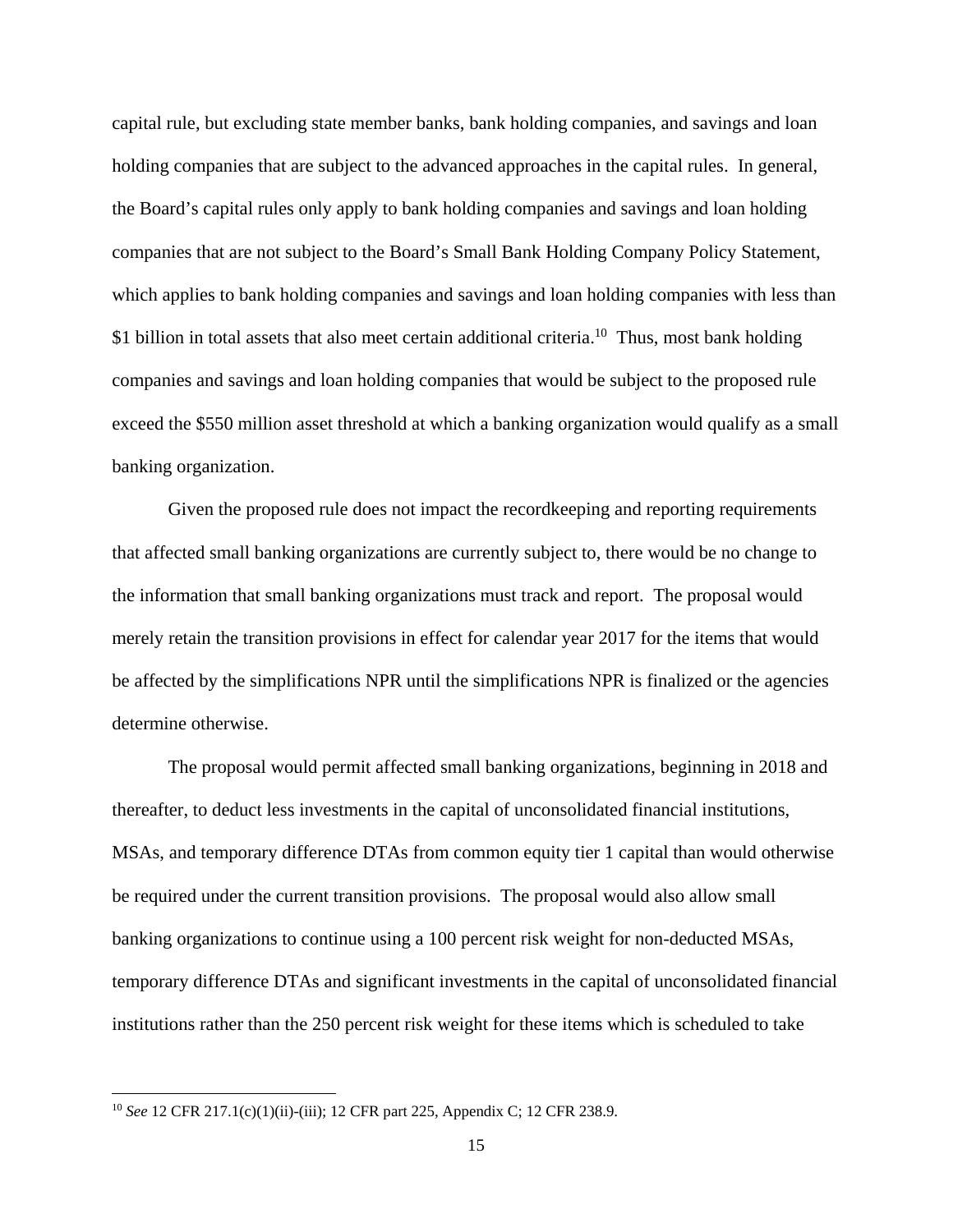effect beginning January 1, 2018. Thus, for small banking organizations that have significant amounts of MSAs or temporary difference DTAs, the proposal could have a temporary positive impact in their capital ratios during 2018 and thereafter.

The impact from increasing the deduction of investments in the capital of unconsolidated financial institutions, MSAs, and temporary difference DTAs from 80 percent of the amounts to be deducted under the capital rules in 2017 to 100 percent in 2018 is estimated to decrease common equity tier 1 capital by 0.01 percent on average across all covered small bank holding companies, savings and loan holding companies, and state member banks. Similarly, the impact from increasing from 80 percent in 2017 to 100 percent in 2018 the exclusion of surplus minority interest is estimated to decrease total regulatory capital by 0.04 percent across the same set of institutions. Based on March 31, 2017 data for the same set of institutions, increasing the riskweight for non-deducted MSAs and temporary difference DTAs to 250 percent from 100 percent would result in an increase in risk-weighted assets of 0.64 percent. Therefore, retaining the transition provisions for the regulatory capital treatment of MSAs, temporary difference DTAs, investments in the capital of unconsolidated financial institutions, and minority interests, would have a marginally positive impact on the regulatory capital ratios of small banking organizations.

The Board does not believe that the proposed rule duplicates, overlaps, or conflicts with any other Federal rules. In addition, the primary alternative to the proposed rule would be to retain the transition provisions as currently written in the capital rules, which would mean that the transitions would become fully phased-in starting on January 1, 2018. As discussed, this would result in marginally lower regulatory capital ratios than if the proposal were finalized. In light of the foregoing, the Board does not believe that the proposed rule, if adopted in final form, would have a significant economic impact on a substantial number of small entities.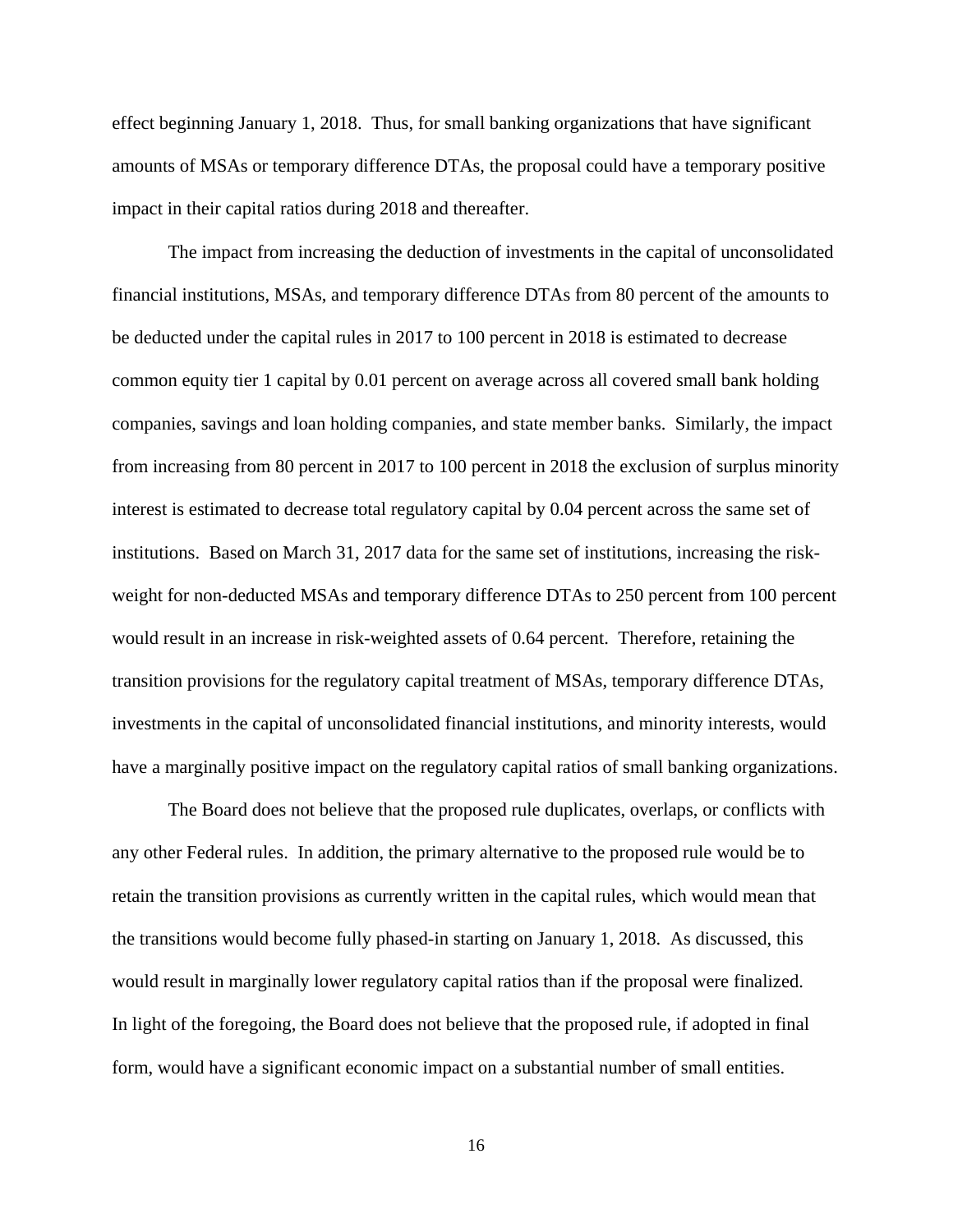Nonetheless, the Board seeks comment on whether the proposed rule would impose undue burdens on, or have unintended consequences for, small organizations, and whether there are ways such potential burdens or consequences could be minimized in a manner consistent with the purpose of the proposed rule. A final regulatory flexibility analysis will be conducted after consideration of comments received during the public comment period.

*FDIC:* The Regulatory Flexibility Act (RFA) generally requires that, in connection with a notice of proposed rulemaking, an agency prepare and make available for public comment an initial regulatory flexibility analysis describing the impact of the proposed rule on small entities. A regulatory flexibility analysis is not required, however, if the agency certifies that the rule will not have a significant economic impact on a substantial number of small entities. The Small Business Administration has defined "small entities" to include banking organizations with total assets less than or equal to \$550 million. As of March 31, 2017, the FDIC supervises 3,750 banking institutions, 3,028 of which qualify as small entities according to the terms of the RFA.

 The proposed rule would extend the current regulatory capital treatment of: (i) mortgage servicing assets (MSAs); (ii) deferred tax assets (DTAS) arising from temporary differences that could not be realized through net operating loss carrybacks; (iii) significant investments in the capital of unconsolidated financial institutions in the form of common stock; (iv) non-significant investments in the capital of unconsolidated financial institutions; (v) significant investments in the capital of unconsolidated financial institutions that are not in the form of common stock; and (vi) common equity tier 1 minority interest, tier 1 minority interest, and total capital minority interest exceeding the capital rules' minority interest limitations. The transitions NPR would likely pose small economic benefits for small FDIC-supervised institutions by preventing any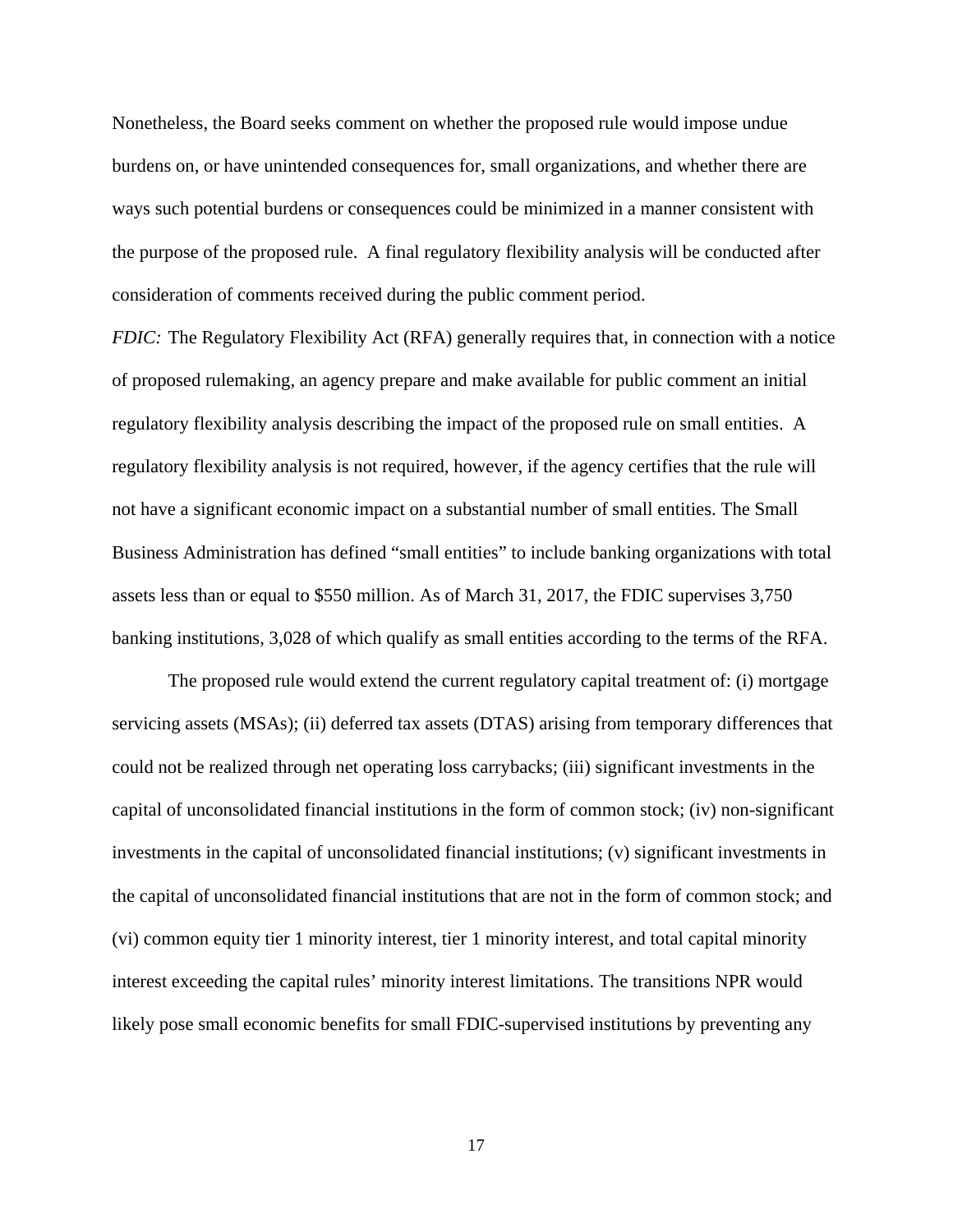increase in risk-based capital requirements due to the completion of the transition provisions for the above items.

 According to Call Report data (as of March 31, 2017), 431 FDIC-supervised small banking entities reported holding some volume of the above asset classes. Additionally, as of March 31, 2017, the risk-based capital deduction related to these assets under the capital rules has been incurred by only 53 FDIC-supervised small banking entities.

The impact from increasing the deduction of investments in the capital of unconsolidated financial institutions, MSAs, and temporary difference DTAs from 80 percent of the amounts to be deducted under the capital rules (12 CFR 324.300) in 2017 to 100 percent in 2018 would decrease common equity tier 1 capital by 0.02 percent on average across all covered small FDICsupervised banking institutions. Similarly, the impact from increasing from 80 percent in 2017 to 100 percent under the capital rules (12 CFR 324.300) in 2018 the exclusion of surplus minority interest would decrease total regulatory capital by 0.01 percent across the same set of institutions. Based on March 31, 2017 data for the same set of institutions, increasing the riskweight for non-deducted MSAs and temporary difference DTAs to 250 percent from 100 percent would result in an increase in risk-weighted assets of 0.37 percent. Therefore, retaining the transition provisions for the regulatory capital treatment of MSAs, temporary difference DTAs, investments in the capital of unconsolidated financial institutions, and minority interests, would have a marginally positive impact on the regulatory capital ratios of substantially all small FDICsupervised banking institutions.

FDIC analysis has identified that absent the transitions NPR, 23 small FDIC-supervised banking institutions would have a decrease of 1 percent or more in common equity tier 1 capital, tier 1 capital and or total capital. Furthermore, 33 small FDIC-supervised banking institutions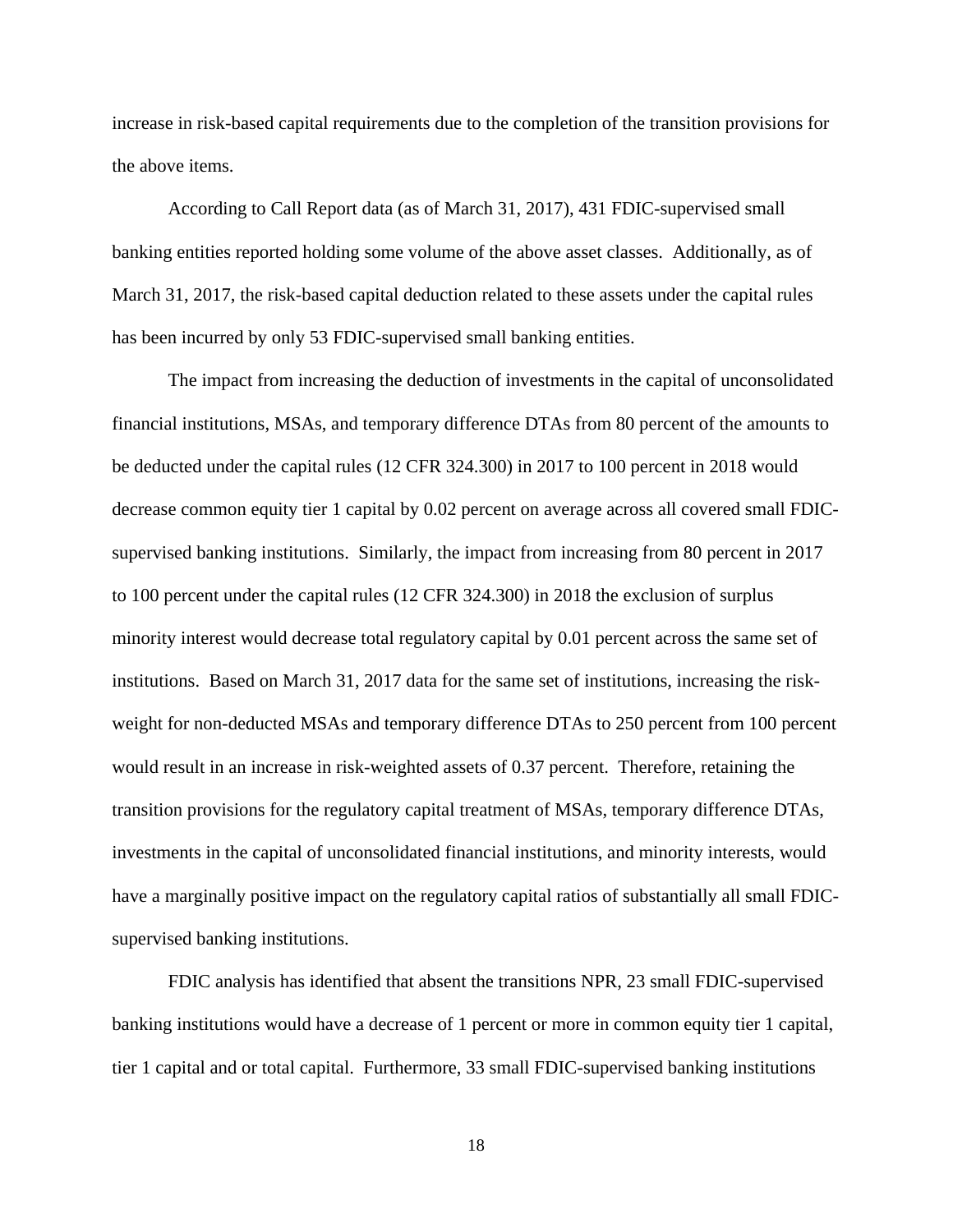would have an increase in risk weighted assets greater than 3 percent absent the transitions NPR. Therefore, the FDIC certifies that this proposed rule would not have a significant economic impact on a substantial number of small entities that it supervises.

#### **C. Plain Language**

Section 722 of the Gramm-Leach-Bliley Act requires the Federal banking agencies to use plain language in all proposed and final rules published after January 1, 2000. The agencies have sought to present the transitions NPR in a simple and straightforward manner, and invite comment on the use of plain language. For example:

• Have the agencies organized the material to suit your needs? If not, how could they present the transitions NPR rule more clearly?

• Are the requirements in the transitions NPR clearly stated? If not, how could the transitions NPR be more clearly stated?

• Do the regulations contain technical language or jargon that is not clear? If so, which language requires clarification?

• Would a different format (grouping and order of sections, use of headings, paragraphing) make the regulation easier to understand? If so, what changes would achieve that?

• What other changes can the agencies incorporate to make the regulation easier to understand?

#### **D. OCC Unfunded Mandates Reform Act of 1995 Determination**

The OCC analyzed the proposed rule under the factors set forth in the Unfunded Mandates Reform Act of 1995 (2 U.S.C. 1532). Under this analysis, the OCC considered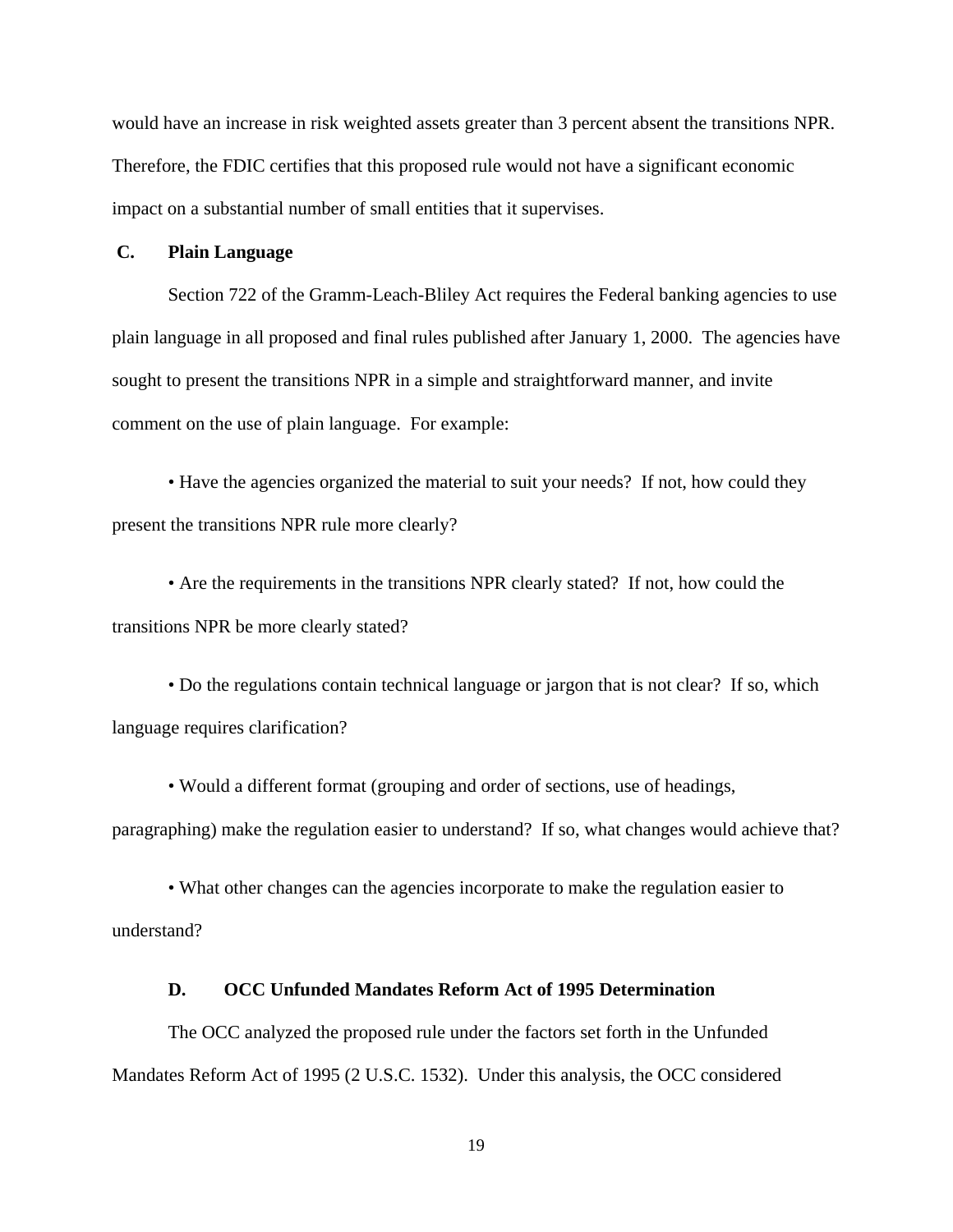whether the proposed rule includes a Federal mandate that may result in the expenditure by State, local, and Tribal governments, in the aggregate, or by the private sector, of \$100 million or more in any one year (adjusted for inflation). The OCC has determined that this proposed rule would not result in expenditures by State, local, and Tribal governments, or the private sector, of \$100 million or more in any one year.<sup>11</sup> Accordingly, the OCC has not prepared a written statement to accompany this NPR.

#### **List of Subjects**

#### **12 CFR Part 3**

Administrative practice and procedure, Capital, National banks, Risk.

## **12 CFR Part 217**

Administrative practice and procedure, Banks, Banking, Capital, Federal Reserve System, Holding companies.

## **12 CFR Part 324**

 Administrative practice and procedure, Banks, Banking, Capital Adequacy, Savings associations, State non-member banks.

<sup>&</sup>lt;sup>11</sup> The OCC estimates that the proposed rule would lead to an aggregate increase in reported regulatory capital of \$665.5 million in 2018 for national banks and Federal savings associations compared to the amount they would report if they were required to complete the 2018 phase-in provisions. The OCC estimates that this increase in reported regulatory capital – which could allow banking organizations to increase their leverage and thus increase their tax deductions for interest paid on debt – would have a total aggregate value of approximately \$16 million per year across all directly impacted OCC-supervised entities (that is, national banks and Federal savings associations not subject to the advanced approaches risk-based capital rules).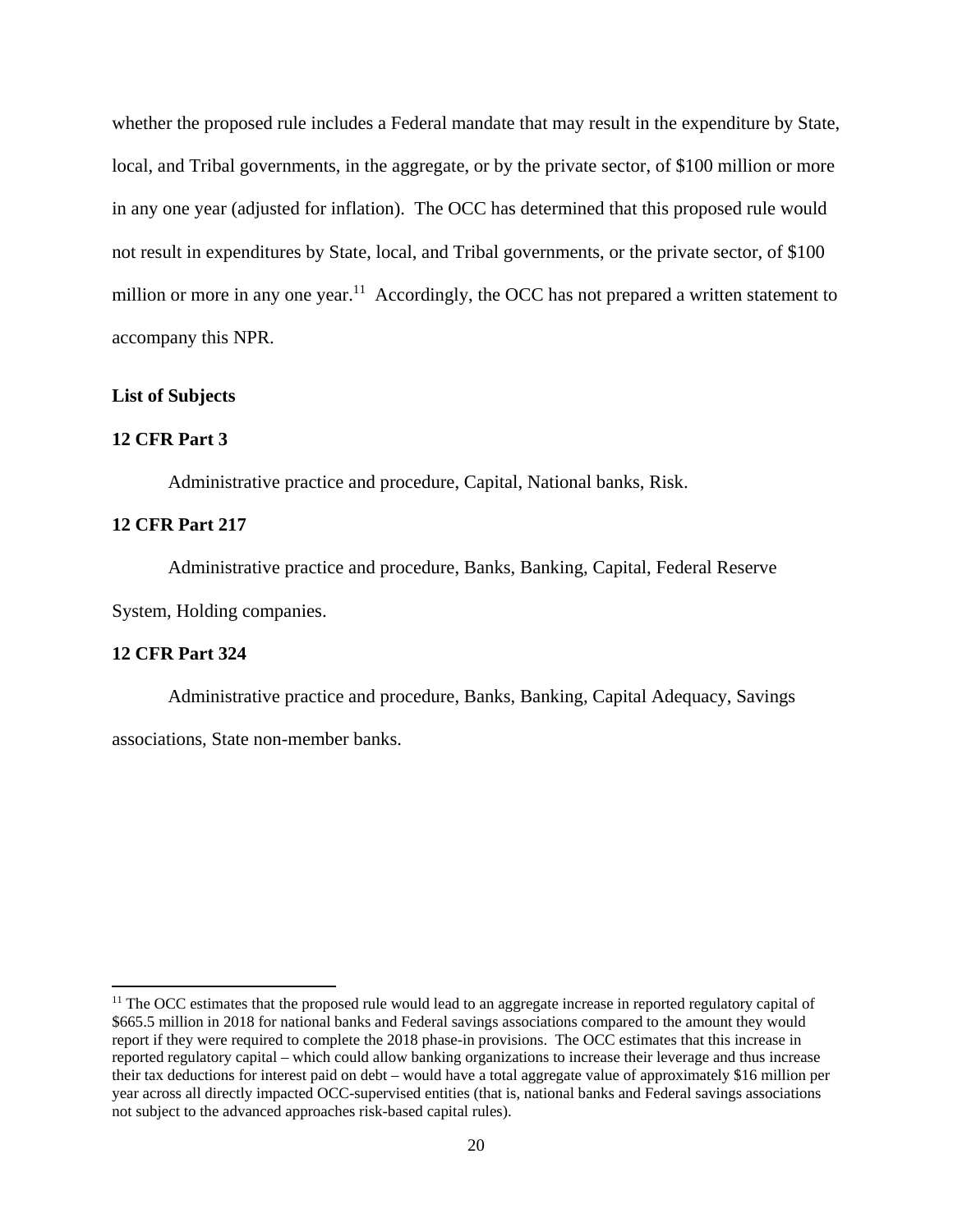#### **Office of the Comptroller of the Currency**

 For the reasons set out in the joint preamble, the OCC proposes to amend 12 CFR part 3 as follows.

## **PART 3 – CAPITAL ADEQUACY STANDARDS**

1. The authority citation for part 3 continues to read as follows:

**Authority:** 12 U.S.C. 93a, 161, 1462, 1462a, 1463, 1464, 1818, 1828(n), 1828 note, 1831n note, 1835, 3907, 3909, and 5412(b)(2)(B).

2. Section 3.300 is amended by revising paragraphs  $(b)(4)$  and  $(d)(1)$ , and adding paragraph (b)(5), to read as follows:

## **§ 3.300 Transitions.**

**\* \* \* \* \*** 

(b) \* \* \*

 (4) *Additional transition deductions from regulatory capital.* Except as provided in paragraph (b)(5) of this section:

> (i) Beginning January 1, 2014 for an advanced approaches national bank or Federal savings association, and beginning January 1, 2015 for a national bank or Federal savings association that is not an advanced approaches national bank or Federal savings association, and in each case through December 31, 2017, a national bank or Federal savings association, must use Table 7 to §3.300 to determine the amount of investments in capital instruments and the items subject to the 10 and 15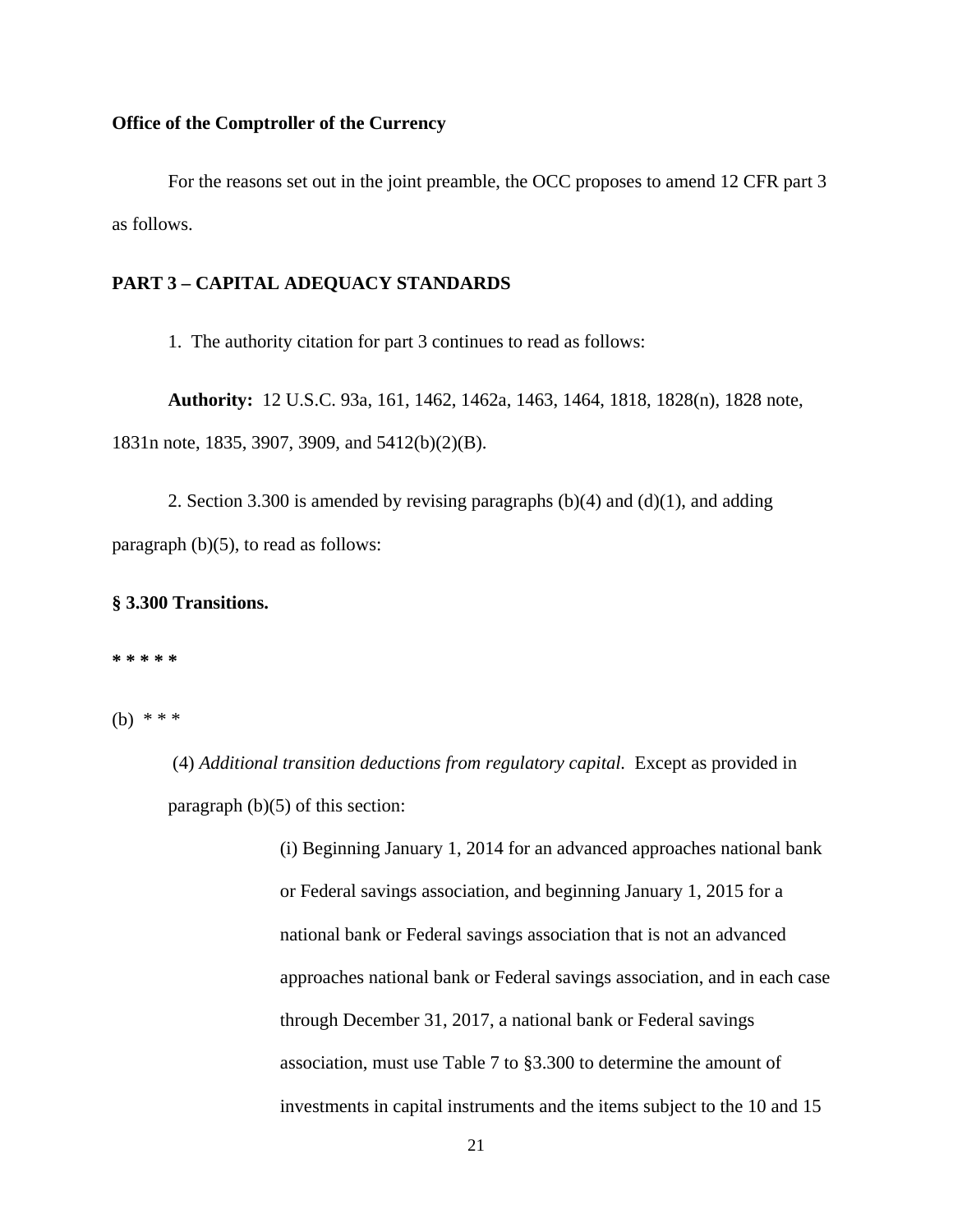percent common equity tier 1 capital deduction thresholds (§3.22(d)) (that is, MSAs, DTAs arising from temporary differences that the national bank or Federal savings association could not realize through net operating loss carrybacks, and significant investments in the capital of unconsolidated financial institutions in the form of common stock) that must be deducted from common equity tier 1 capital.

(ii) Beginning January 1, 2014 for an advanced approaches national bank or Federal savings association, and beginning January 1, 2015 for a national bank or Federal savings association that is not an advanced approaches national bank or Federal savings association, and in each case through December 31, 2017, a national bank or Federal savings association must apply a 100 percent risk weight to the aggregate amount of the items subject to the 10 and 15 percent common equity tier 1 capital deduction thresholds that are not deducted under this section. As set forth in §3.22(d)(2), beginning January 1, 2018, a national bank or Federal savings association must apply a 250 percent risk weight to the aggregate amount of the items subject to the 10 and 15 percent common equity tier 1 capital deduction thresholds that are not deducted from common equity tier 1 capital.

| <b>Transition period</b> | Transitions for deductions under §3.22(c) and (d)—Percentage<br>of additional<br>deductions from regulatory capital |
|--------------------------|---------------------------------------------------------------------------------------------------------------------|
| Calendar year 2014       | 20                                                                                                                  |
| Calendar year 2015       | 40                                                                                                                  |

**Table 7 to §3.300**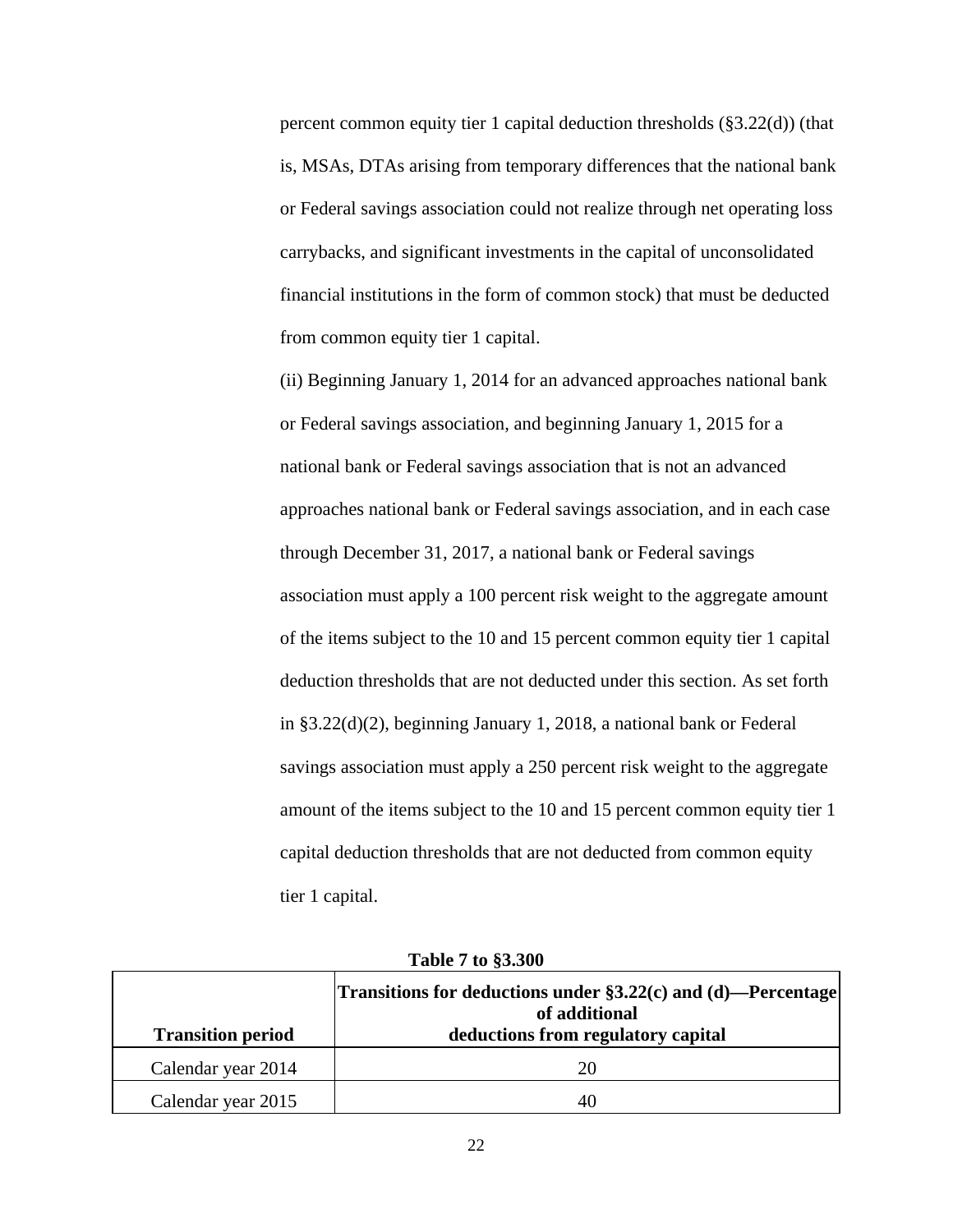| Calendar year 2016                   | 60  |
|--------------------------------------|-----|
| Calendar year 2017                   | 80  |
| Calendar year 2018 and<br>thereafter | 100 |

(iii) For purposes of calculating the transition deductions in this paragraph (b)(4) beginning January 1, 2014 for an advanced approaches national bank or Federal savings association, and beginning January 1, 2015 for a national bank or Federal savings association that is not an advanced approaches national bank or Federal savings association, and in each case through December 31, 2017, a national bank's or Federal savings association's 15 percent common equity tier 1 capital deduction threshold for MSAs, DTAs arising from temporary differences that the national bank or Federal savings association could not realize through net operating loss carrybacks, and significant investments in the capital of unconsolidated financial institutions in the form of common stock is equal to 15 percent of the sum of the national bank's or Federal savings association's common equity tier 1 elements, after regulatory adjustments and deductions required under §3.22(a) through (c) (transition 15 percent common equity tier 1 capital deduction threshold).

(iv) Beginning January 1, 2018, a national bank or Federal savings association must calculate the 15 percent common equity tier 1 capital deduction threshold in accordance with §3.22(d).

(5) *Special transition provisions for non-significant investments in the capital of unconsolidated financial institutions, significant investments in the capital of unconsolidated financial institutions that are not in the form of common stock, MSAs, DTAs arising from temporary*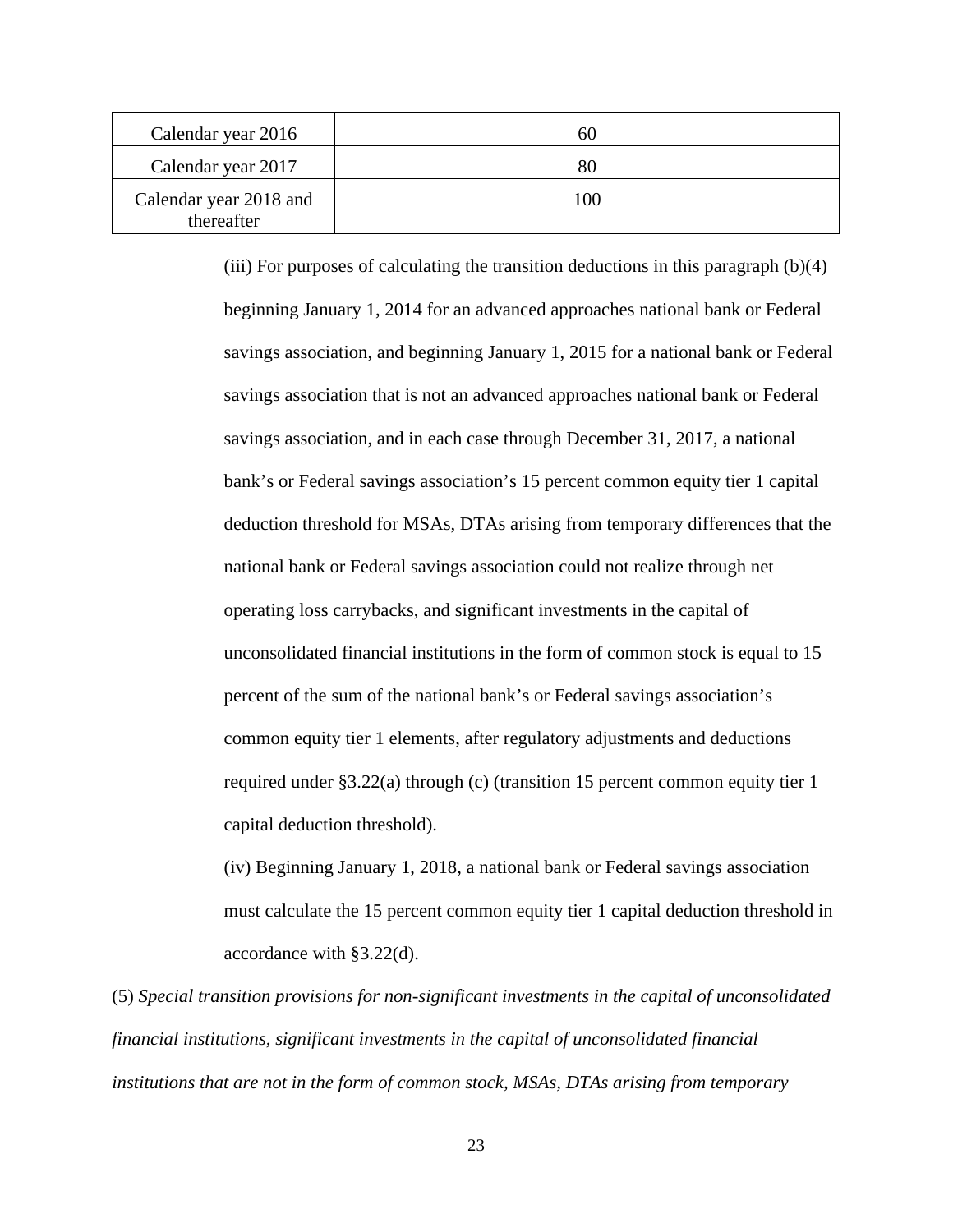*differences that the national bank or Federal savings association could not realize through net operating loss carrybacks, and significant investments in the capital of unconsolidated financial institutions in the form of common stock –* Beginning January 1, 2018, a national bank or Federal savings association that is not an advanced approaches national bank or Federal savings association must continue to apply the transition provisions described in paragraphs  $(b)(4)(i)$ ,  $(ii)$ , and (iii) of this section applicable to calendar year 2017 to items that are subject to deduction under  $\S 3.22(c)(4)$ , (c)(5), and (d), respectively.

### \* \* \* \* \*

(d) *Minority interest*—(1) *Surplus minority interest*. (i) *Advanced approaches national bank or Federal savings association surplus minority interest.* Beginning January 1, 2014 through December 31, 2017, an advanced approaches national bank or Federal savings association may include in common equity tier 1 capital, tier 1 capital, or total capital the percentage of the common equity tier 1 minority interest, tier 1 minority interest, and total capital minority interest outstanding as of January 1, 2014, that exceeds any common equity tier 1 minority interest, tier 1 minority interest, or total capital minority interest includable under §3.21 (surplus minority interest), respectively, as set forth in Table 10 to §3.300.

(ii) *Non-advanced approaches national bank and Federal savings association surplus minority interest.* A national bank or Federal savings association that is not an advanced approaches national bank or Federal savings association may include in common equity tier 1 capital, tier 1 capital, or total capital 20 percent of the common equity tier 1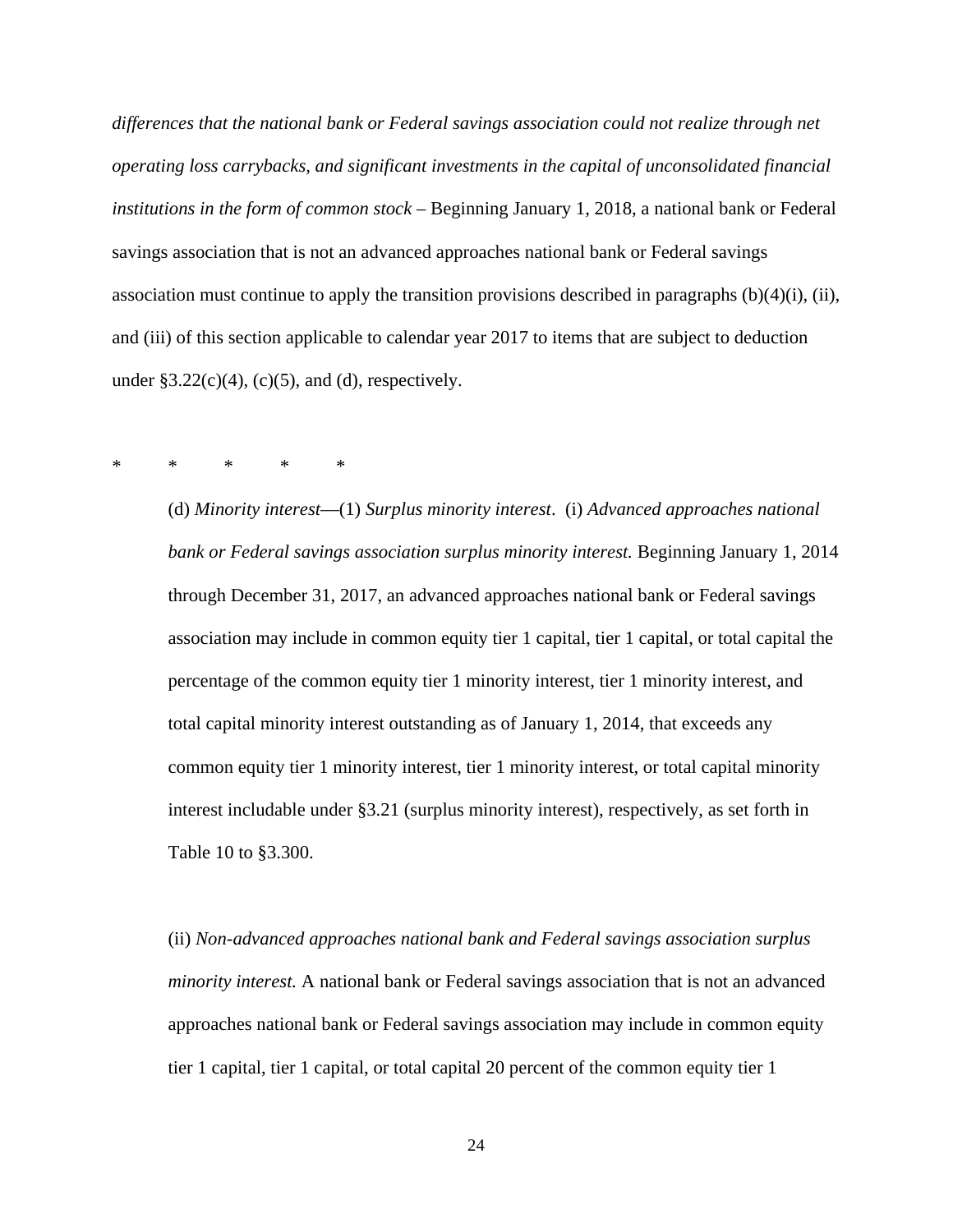minority interest, tier 1 minority interest and total capital minority interest outstanding as of January 1, 2014, that exceeds any common equity tier 1 minority interest, tier 1 minority interest, or total capital minority interest includable under §3.21 (surplus minority interest), respectively.

| <b>Transition period</b>             | Percentage of the amount of surplus or non-qualifying minority<br>interest that can be<br>included in regulatory capital during the<br>transition period |
|--------------------------------------|----------------------------------------------------------------------------------------------------------------------------------------------------------|
| Calendar year 2014                   | 80                                                                                                                                                       |
| Calendar year 2015                   | 60                                                                                                                                                       |
| Calendar year 2016                   | 40                                                                                                                                                       |
| Calendar year 2017                   | 20                                                                                                                                                       |
| Calendar year 2018 and<br>thereafter | 0                                                                                                                                                        |

**Table 10 to §3.300** 

\* \* \* \* \*

# **12 CFR Part 217**

## **Board of Governors of the Federal Reserve System**

For the reasons set out in the joint preamble, part 217 of chapter II of title 12 of the Code of

Federal Regulations is proposed to be amended as follows:

# **PART 217 – CAPITAL ADEQUACY OF BANK HOLDING COMPANIES, SAVINGS AND LOAN HOLDING COMPANIES, AND STATE MEMBER BANKS**

1. The authority citation for part 217 continues to read as follows: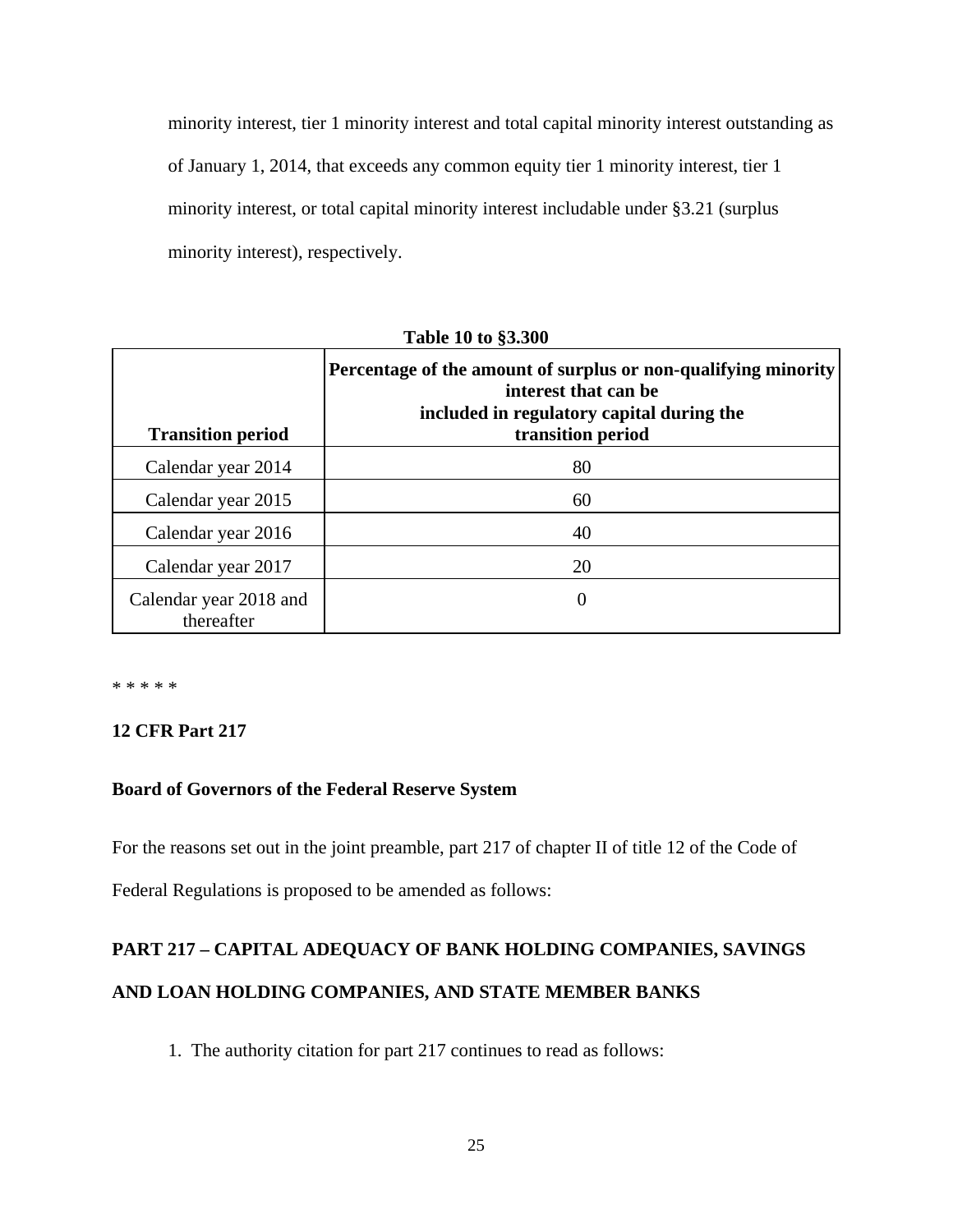**Authority:** 12 U.S.C. 248(a), 321-338a, 481-486, 1462a, 1467a, 1818, 1828, 1831n, 1831o, 1831p-l, 1831w, 1835, 1844(b), 1851, 3904, 3906-3909, 4808, 5365, 5368, 5371

2. Section 217.300 is amended by revising paragraphs  $(b)(4)$  and  $(d)(1)$ , and adding paragraph (b)(5), to read as follows:

**§ 217.300 Transition Provisions.** 

**\* \* \* \* \*** 

(b) \* \* \*

(4) *Additional transition deductions from regulatory capital.* Except as provided in paragraph (b)(5) of this section:

(i) Beginning January 1, 2014 for an advanced approaches Board-regulated institution, and beginning January 1, 2015 for a Board-regulated institution that is not an advanced approaches institution, and in each case through December 31, 2017, an institution, must use Table 7 to §217.300 to determine the amount of investments in capital instruments and the items subject to the 10 and 15 percent common equity tier 1 capital deduction thresholds (§217.22(d)) (that is, MSAs, DTAs arising from temporary differences that the institution could not realize through net operating loss carrybacks, and significant investments in the capital of unconsolidated financial institutions in the form of common stock) that must be deducted from common equity tier 1 capital.

(ii) Beginning January 1, 2014 for an advanced approaches institution, and beginning January 1, 2015 for an institution that is not an advanced approaches institution, and in each case through December 31, 2017, an institution must apply a 100 percent risk-weight to the aggregate amount of the items subject to the 10 and 15 percent common equity tier 1 capital deduction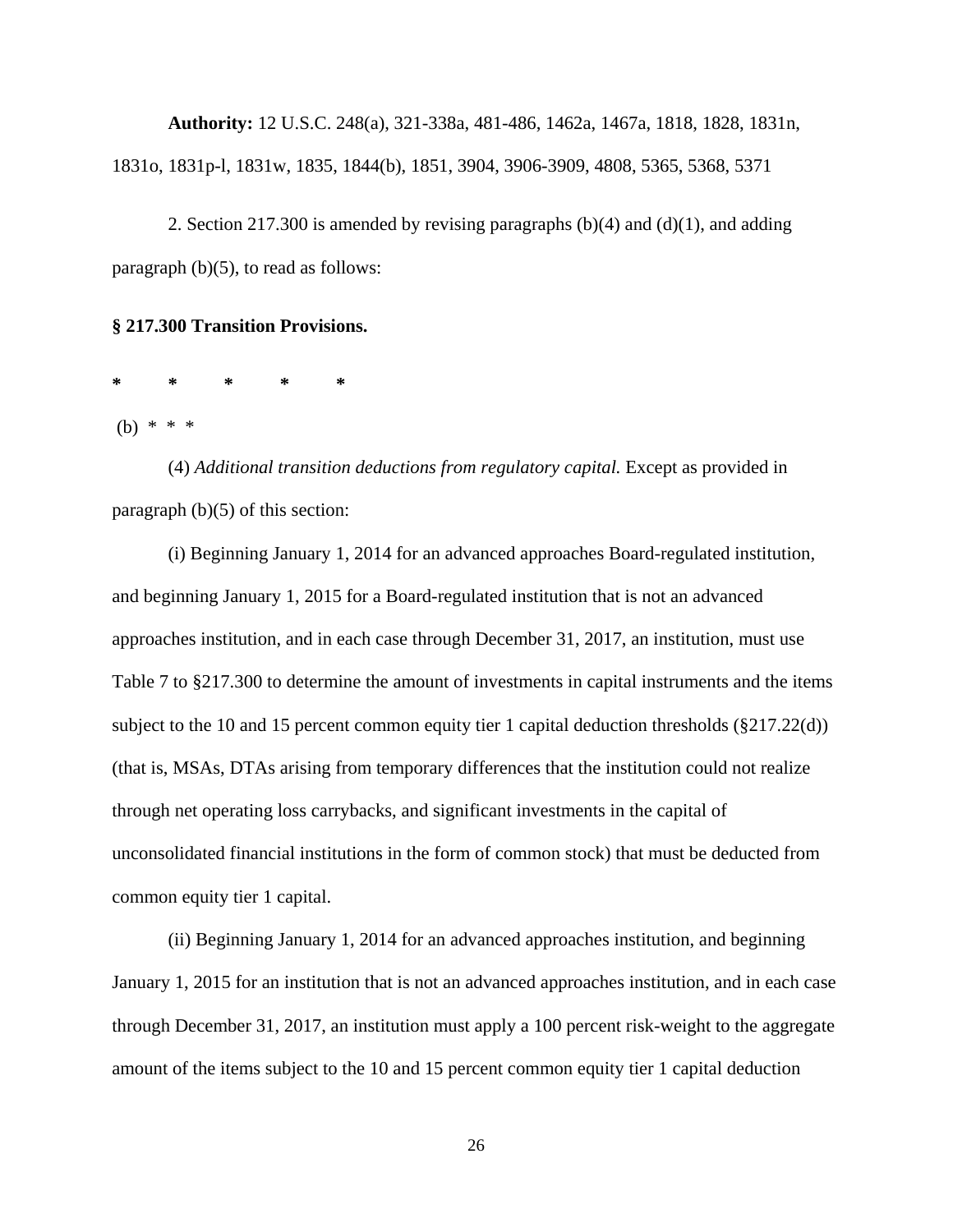thresholds that are not deducted under this section. As set forth in §217.22(d)(2), beginning January 1, 2018, a Board-regulated institution must apply a 250 percent risk-weight to the aggregate amount of the items subject to the 10 and 15 percent common equity tier 1 capital deduction thresholds that are not deducted from common equity tier 1 capital.

| <b>Transition period</b>             | Transitions for deductions under $\S217.22(c)$ and (d)—<br><b>Percentage of additional</b><br>deductions from regulatory capital |
|--------------------------------------|----------------------------------------------------------------------------------------------------------------------------------|
| Calendar year 2014                   | 20                                                                                                                               |
| Calendar year 2015                   | 40                                                                                                                               |
| Calendar year 2016                   | 60                                                                                                                               |
| Calendar year 2017                   | 80                                                                                                                               |
| Calendar year 2018 and<br>thereafter | 100                                                                                                                              |

**Table 7 to §217.300** 

(iii) For purposes of calculating the transition deductions in this paragraph (b)(4) beginning January 1, 2014 for an advanced approaches Board-regulated institution, and beginning January 1, 2015 for Board-regulated institution that is not an advanced approaches Boardregulated institution, and in each case through December 31, 2017, an institution's 15 percent common equity tier 1 capital deduction threshold for MSAs, DTAs arising from temporary differences that the institution could not realize through net operating loss carrybacks, and significant investments in the capital of unconsolidated financial institutions in the form of common stock is equal to 15 percent of the sum of the institution's common equity tier 1 elements, after regulatory adjustments and deductions required under §217.22(a) through (c) (transition 15 percent common equity tier 1 capital deduction threshold).

(iv) Beginning January 1, 2018 a Board-regulated institution must calculate the 15 percent common equity tier 1 capital deduction threshold in accordance with § 217.22(d).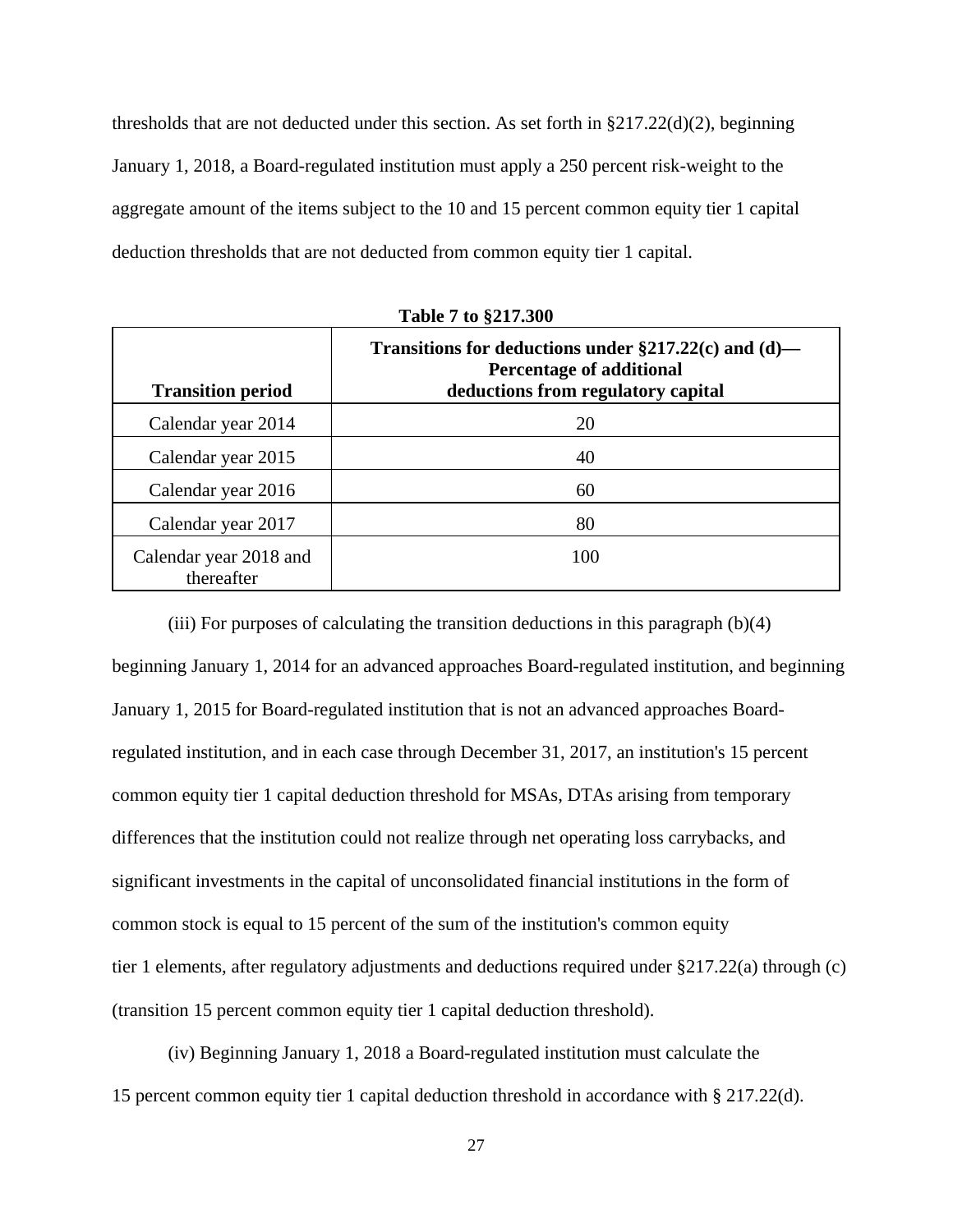(5) *Special transition provisions for non-significant investments in the capital of unconsolidated financial institutions, significant investments in the capital of unconsolidated financial institutions that are not in the form of common stock, MSAs, DTAs arising from temporary differences that the Board-regulated institution could not realize through net operating loss carrybacks, and significant investments in the capital of unconsolidated financial institutions in the form of common stock –* Beginning January 1, 2018, a Board-regulated institution that is not an advanced approaches Board-regulated institution must continue to apply the transition provisions described in paragraphs  $(b)(4)(i)$ ,  $(ii)$ , and  $(iii)$  of this section applicable to calendar year 2017 to items that are subject to deduction under  $\S 217.22(c)(4)$ , (c)(5), and (d), respectively.

\* \* \* \* \*

(d) *Minority interest*—

(1) Surplus minority interest

(A) *Advanced approaches institution surplus minority interest.* Beginning January 1, 2014 through December 31, 2017, an advanced approaches Board-regulated institution may include in common equity tier 1 capital, tier 1 capital, or total capital the percentage of the common equity tier 1 minority interest, tier 1 minority interest and total capital minority interest outstanding as of January 1, 2014 that exceeds any common equity tier 1 minority interest, tier 1 minority interest or total capital minority interest includable under § 217.21 (surplus minority interest), respectively, as set forth in Table 10 to § 217.300.

(B) *Non-advanced approaches institution surplus minority interest.* A Board-regulated institution that is not an advanced approaches Board-regulated institution may include in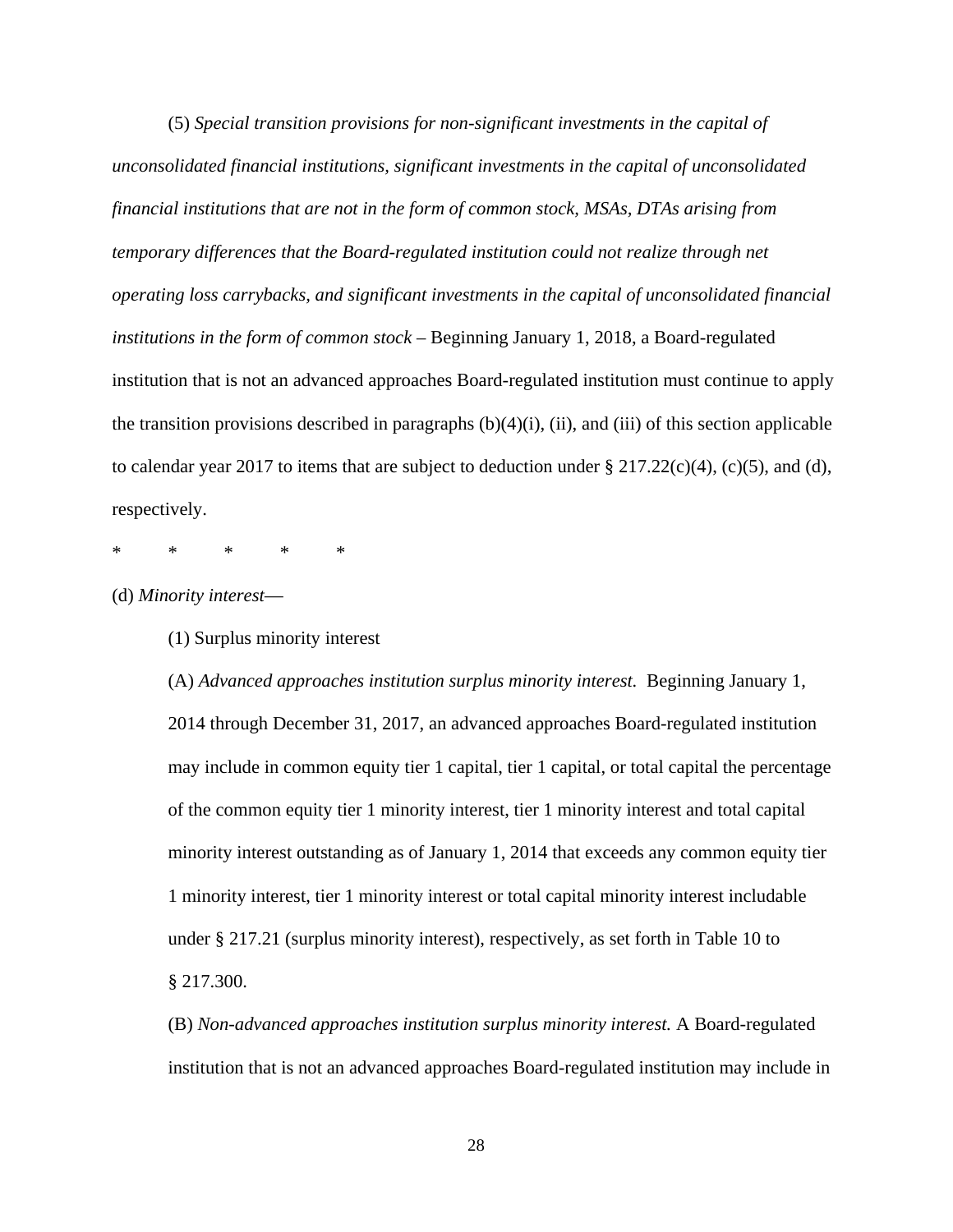common equity tier 1 capital, tier 1 capital, or total capital 20 percent of the common equity tier 1 minority interest, tier 1 minority interest and total capital minority interest outstanding as of January 1, 2014, that exceeds any common equity tier 1 minority interest, tier 1 minority interest or total capital minority interest includable under § 217.21 (surplus minority interest), respectively.

| <b>Transition period</b>             | Percentage of the amount of surplus or non-qualifying minority<br>interest that can be<br>included in regulatory capital during the<br>transition period |
|--------------------------------------|----------------------------------------------------------------------------------------------------------------------------------------------------------|
|                                      |                                                                                                                                                          |
| Calendar year 2014                   | 80                                                                                                                                                       |
| Calendar year 2015                   | 60                                                                                                                                                       |
| Calendar year 2016                   | 40                                                                                                                                                       |
| Calendar year 2017                   | 20                                                                                                                                                       |
| Calendar year 2018 and<br>thereafter | $\theta$                                                                                                                                                 |

**Table 10 to § 217.300** 

## **12 CFR Part 324**

#### **Federal Deposit Insurance Corporation**

For the reasons set out in the joint preamble, the FDIC proposes to amend 12 CFR part

324 as follows.

## **PART 324 – CAPITAL ADEQUACY OF FDIC-SUPERVISED INSTITUTIONS**

1. The authority citation for part 324 continues to read as follows:

**Authority:** 12 U.S.C. 1815(a), 1815(b), 1816, 1818(a), 1818(b), 1818(c), 1818(t),

1819(Tenth), 1828(c), 1828(d), 1828(i), 1828(n), 1828(o), 1831o, 1835, 3907, 3909, 4808; 5371;

5412; Pub.L. 102–233, 105 Stat. 1761, 1789, 1790 (12 U.S.C. 1831n note); Pub.L. 102–242, 105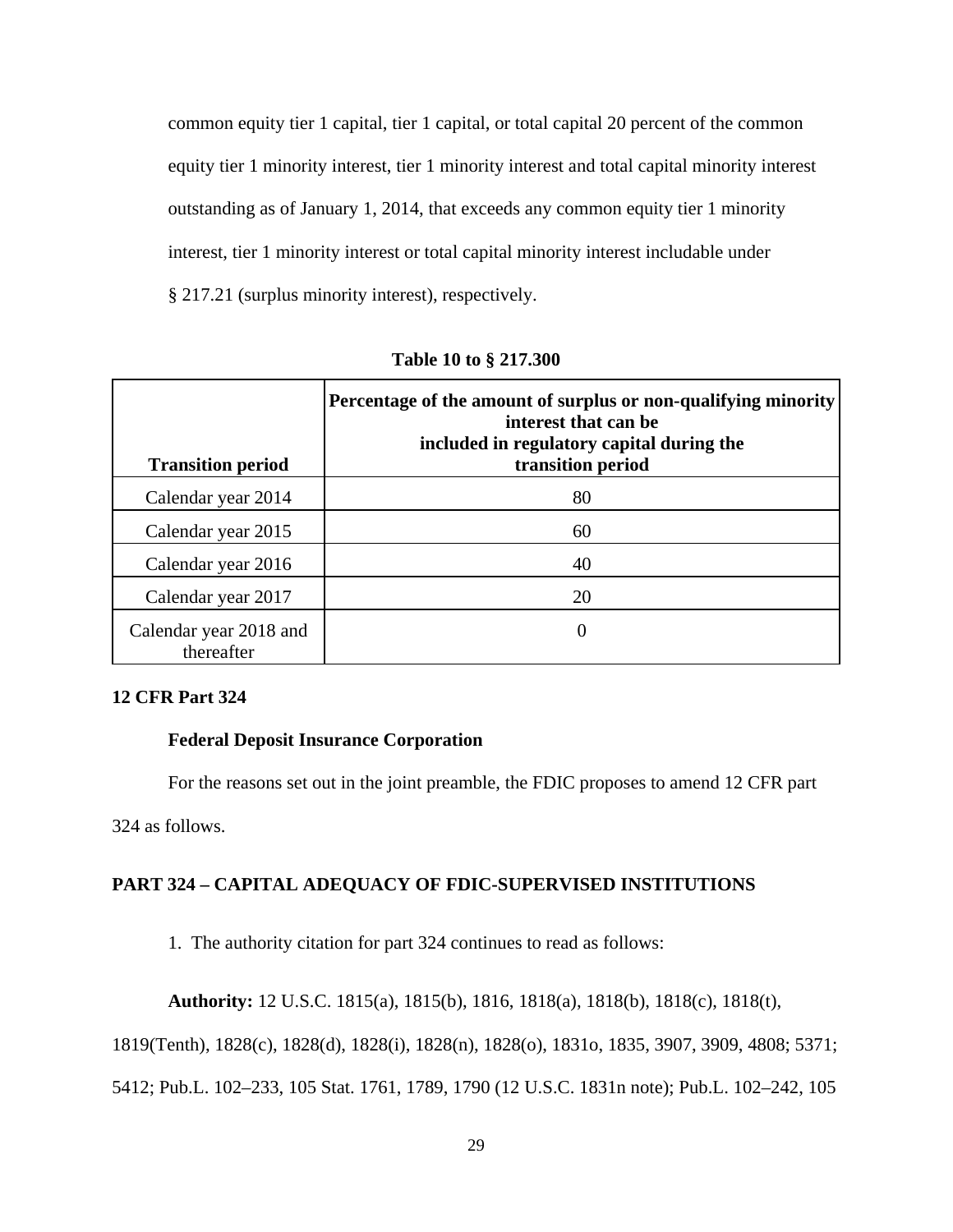Stat. 2236, 2355, as amended by Pub.L. 103–325, 108 Stat. 2160, 2233 (12 U.S.C. 1828 note); Pub.L. 102–242, 105 Stat. 2236, 2386, as amended by Pub.L. 102–550, 106 Stat. 3672, 4089 (12 U.S.C. 1828 note); Pub.L. 111–203, 124 Stat. 1376, 1887 (15 U.S.C. 78o–7 note).

 2. Section 324.300 is amended by revising paragraphs (b)(4) and (d)(1), and adding paragraph (b)(5), to read as follows:

#### **§ 324.300 Transition Provisions.**

**(b)** 

\* \* \*

(4) *Additional transition deductions from regulatory capital.* Except as provided in paragraph  $(b)(5)$  of this section:

> (i) Beginning January 1, 2014, for an advanced approaches FDICsupervised institution, and beginning January 1, 2015, for an FDICsupervised institution that is not an advanced approaches FDIC-supervised institution, and in each case through December 31, 2017, an FDICsupervised institution, must use Table 7 to §324.300 to determine the amount of investments in capital instruments and the items subject to the 10 and 15 percent common equity tier 1 capital deduction thresholds (§324.22(d)) (that is, MSAs, DTAs arising from temporary differences that the FDIC-supervised institution could not realize through net operating loss carrybacks, and significant investments in the capital of unconsolidated financial institutions in the form of common stock) that must be deducted from common equity tier 1 capital.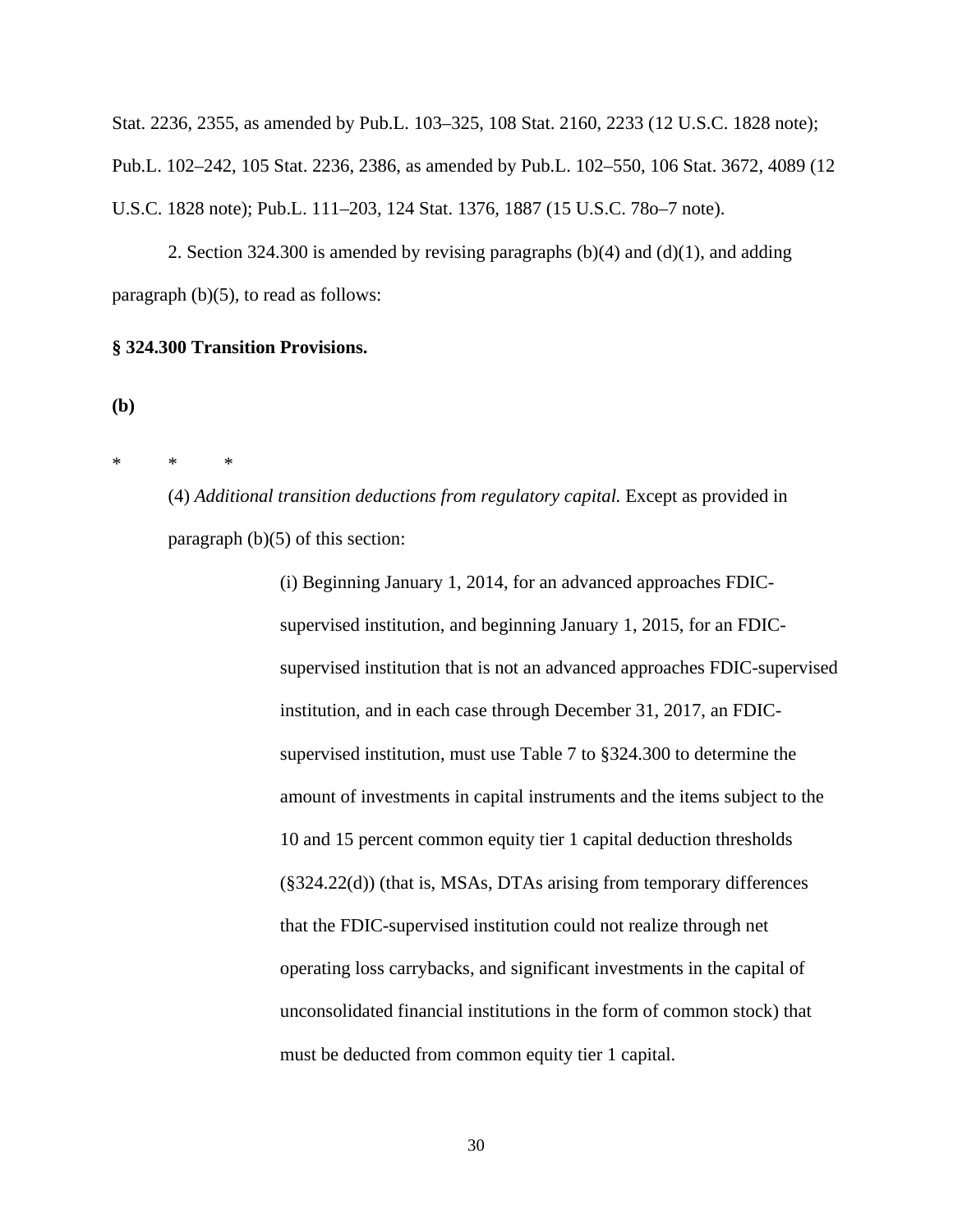(ii) Beginning January 1, 2014, for an FDIC-supervised advanced approaches institution, and beginning January 1, 2015, for an FDICsupervised institution that is not an advanced approaches FDIC-supervised institution, and in each case through December 31, 2017, an FDICsupervised institution must apply a 100 percent risk-weight to the aggregate amount of the items subject to the 10 and 15 percent common equity tier 1 capital deduction thresholds that are not deducted under this section. As set forth in § 324.22(d)(2), beginning January 1, 2018, an FDIC-supervised institution must apply a 250 percent risk-weight to the aggregate amount of the items subject to the 10 and 15 percent common equity tier 1 capital deduction thresholds that are not deducted from common equity tier 1 capital.

| <b>Transition period</b>             | Transitions for deductions under § 324.22(c) and (d)—<br><b>Percentage of additional</b><br>deductions from regulatory capital |
|--------------------------------------|--------------------------------------------------------------------------------------------------------------------------------|
| Calendar year 2014                   | 20                                                                                                                             |
| Calendar year 2015                   | 40                                                                                                                             |
| Calendar year 2016                   | 60                                                                                                                             |
| Calendar year 2017                   | 80                                                                                                                             |
| Calendar year 2018 and<br>thereafter | 100                                                                                                                            |

**Table 7 to § 324.300** 

(iii) For purposes of calculating the transition deductions in this paragraph (b)(4) beginning January 1, 2014, for an advanced approaches FDICsupervised institution, and beginning January 1, 2015, for an FDICsupervised institution that is not an advanced approaches FDIC-supervised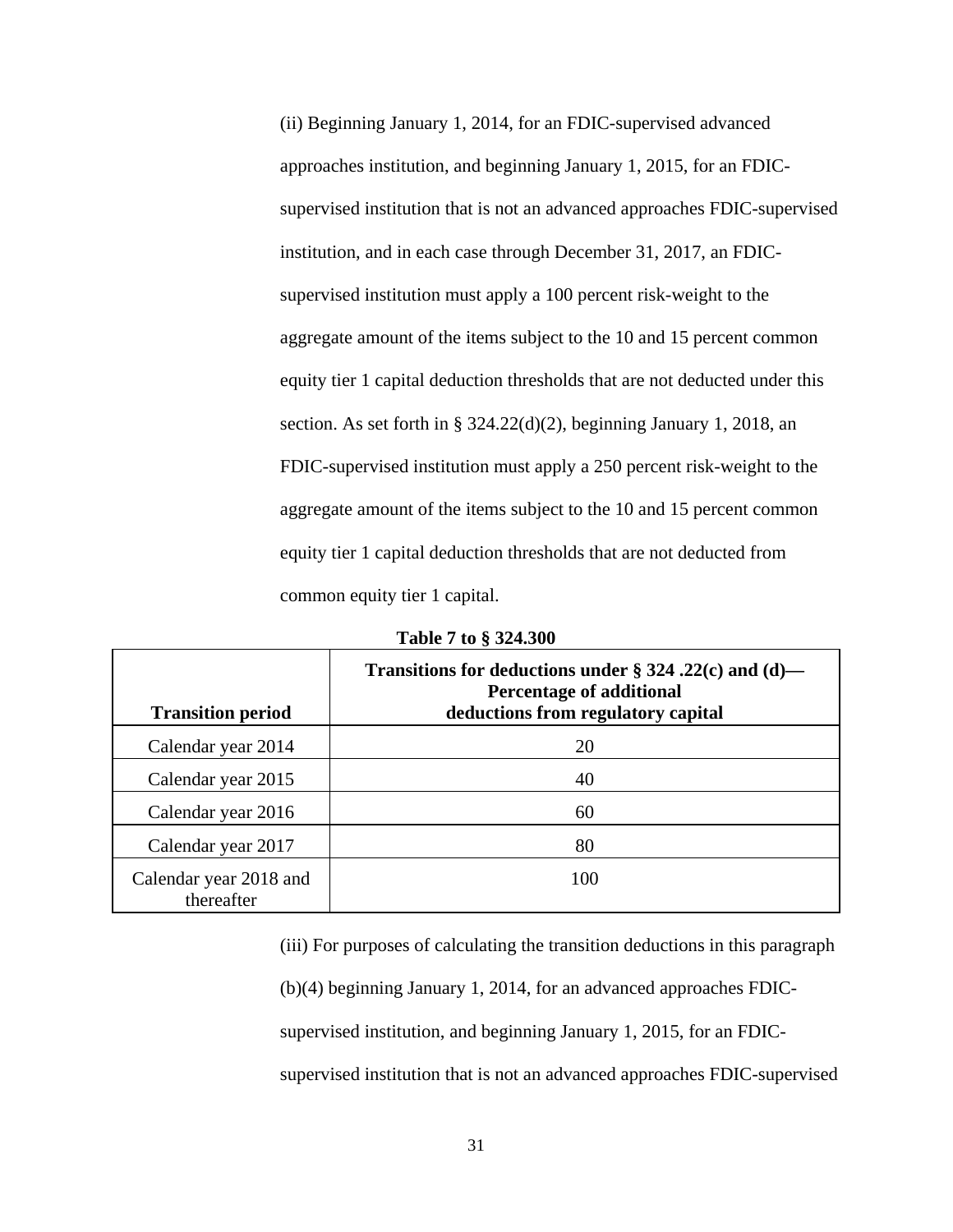institution, and in each case through December 31, 2017, an FDICsupervised institution's 15 percent common equity tier 1 capital deduction threshold for MSAs, DTAs arising from temporary differences that the FDIC-supervised institution could not realize through net operating loss carrybacks, and significant investments in the capital of unconsolidated financial institutions in the form of common stock is equal to 15 percent of the sum of the FDIC-supervised institution's common equity tier 1 elements, after regulatory adjustments and deductions required under § 324.22(a) through (c) (transition 15 percent common equity tier 1 capital deduction threshold).

(iv) Beginning January 1, 2018, an FDIC-supervised institution must calculate the 15 percent common equity tier 1 capital deduction threshold in accordance with § 324.22(d).

(5) *Special transition provisions for non-significant investments in the capital of unconsolidated financial institutions, significant investments in the capital of unconsolidated financial institutions that are not in the form of common stock, MSAs, DTAs arising from temporary differences that the FDIC-supervised institution could not realize through net operating loss carrybacks, and significant investments in the capital of unconsolidated financial institutions in the form of common stock –* Beginning January 1, 2018, an FDIC-supervised institution that is not an advanced approaches FDIC-supervised institution must continue to apply the transition provisions described in paragraphs  $(b)(4)(i)$ ,  $(ii)$ , and  $(iii)$  of this section applicable to calendar year 2017 to items that are subject to deduction under  $\S$  324.22(c)(4), (c)(5), and (d), respectively.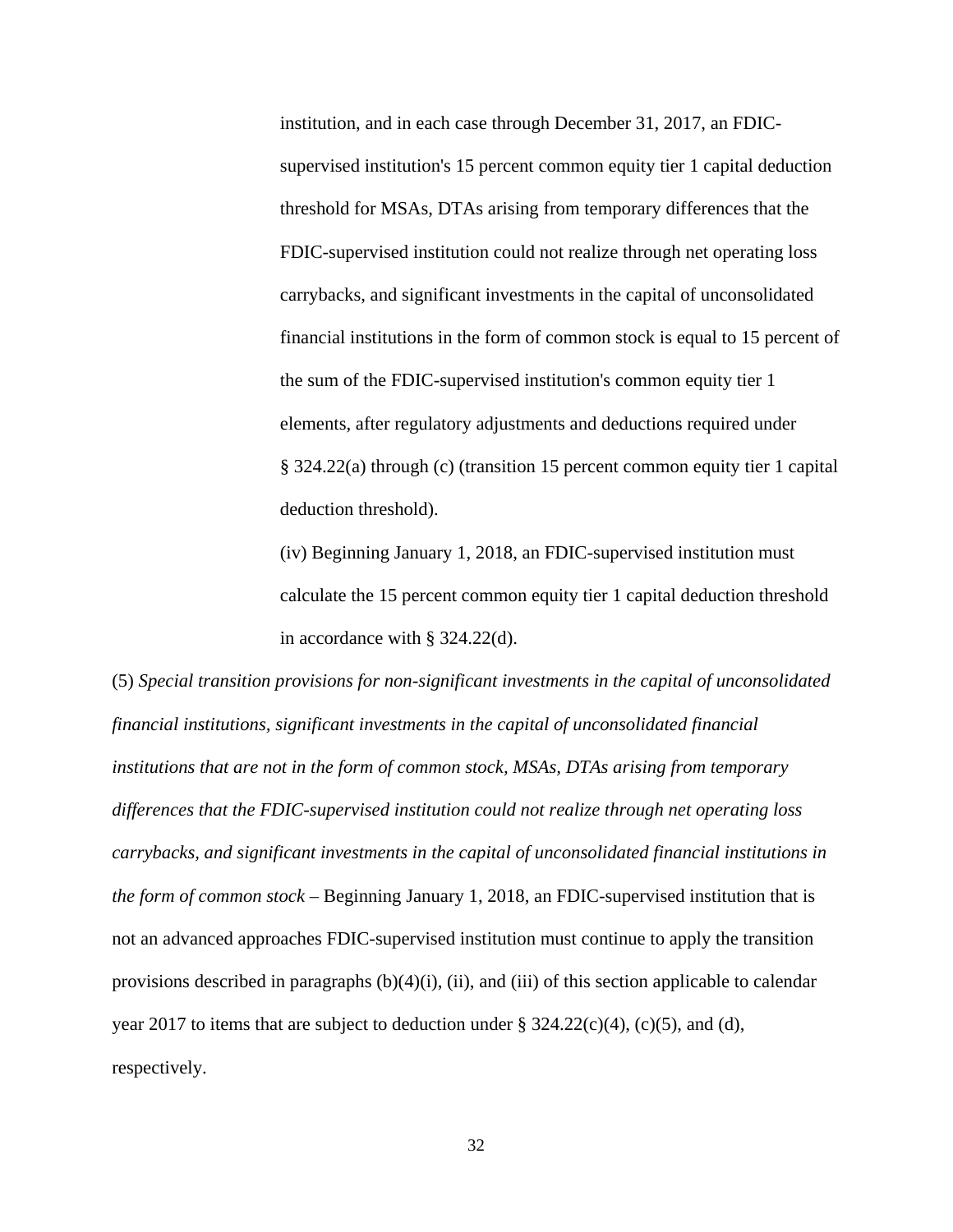\* \* \* \* \*

(d) *Minority interest*—

(1) Surplus minority interest

(A) *Advanced approaches FDIC-supervised institution surplus minority interest.*

Beginning January 1, 2014, through December 31, 2017, an advanced approaches FDICsupervised institution may include in common equity tier 1 capital, tier 1 capital, or total capital the percentage of the common equity tier 1 minority interest, tier 1 minority interest and total capital minority interest outstanding as of January 1, 2014 that exceeds any common equity tier 1 minority interest, tier 1 minority interest or total capital minority interest includable under §324.21 (surplus minority interest), respectively, as set forth in Table 9 to § 324.300.

(B) *Non-advanced approaches FDIC-supervised institution surplus minority interest.* An FDIC-supervised institution that is not an advanced approaches FDIC-supervised institution may include in common equity tier 1 capital, tier 1 capital, or total capital 20 percent of the common equity tier 1 minority interest, tier 1 minority interest and total capital minority interest outstanding as of January 1, 2014 that exceeds any common equity tier 1 minority interest, tier 1 minority interest or total capital minority interest includable under § 324.21 (surplus minority interest), respectively.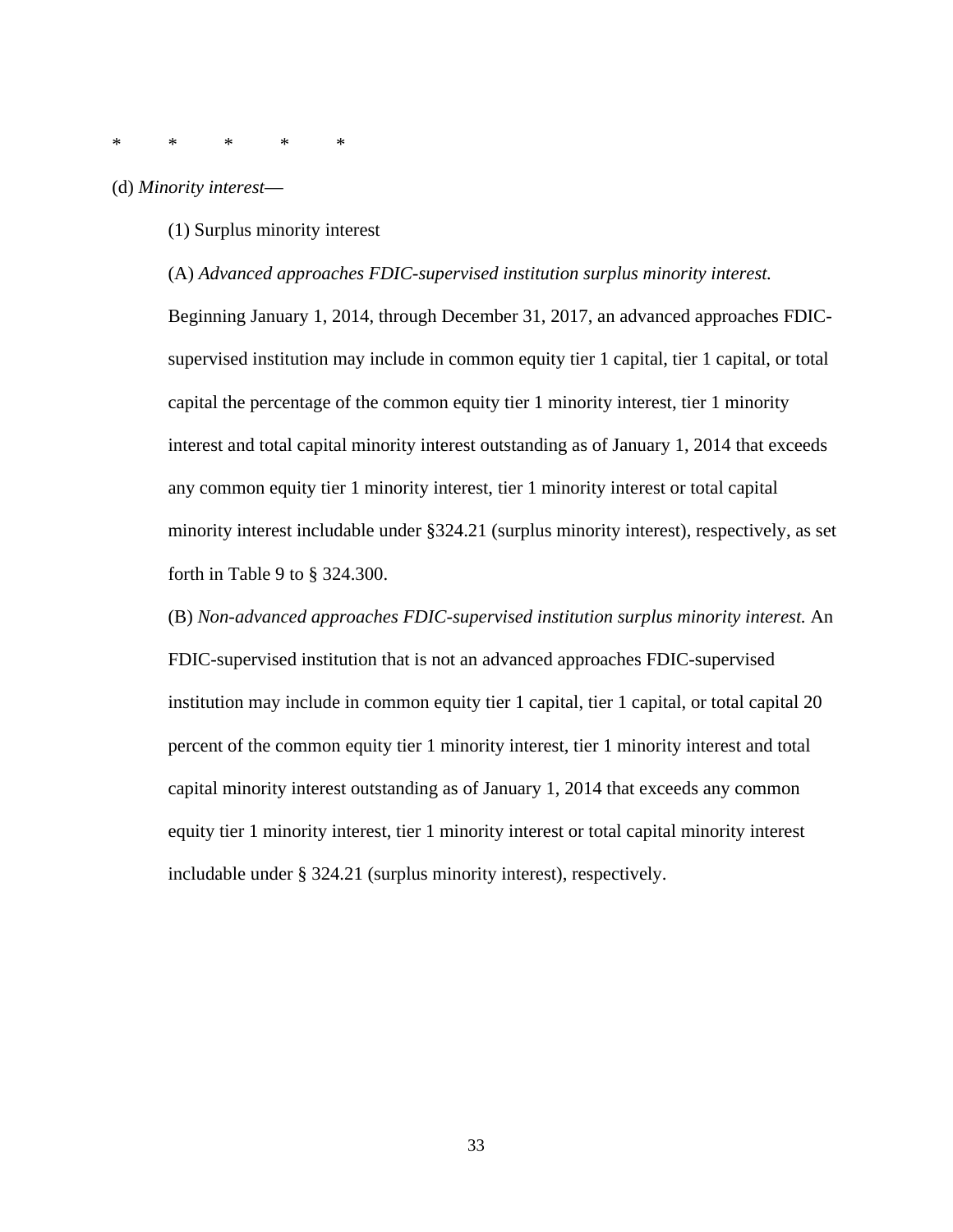| <b>Transition period</b>             | Percentage of the amount of surplus or non-qualifying minority<br>interest that can be<br>included in regulatory capital during the<br>transition period |
|--------------------------------------|----------------------------------------------------------------------------------------------------------------------------------------------------------|
| Calendar year 2014                   | 80                                                                                                                                                       |
| Calendar year 2015                   | 60                                                                                                                                                       |
| Calendar year 2016                   | 40                                                                                                                                                       |
| Calendar year 2017                   | 20                                                                                                                                                       |
| Calendar year 2018 and<br>thereafter | 0                                                                                                                                                        |

**Table 9 to § 324.300**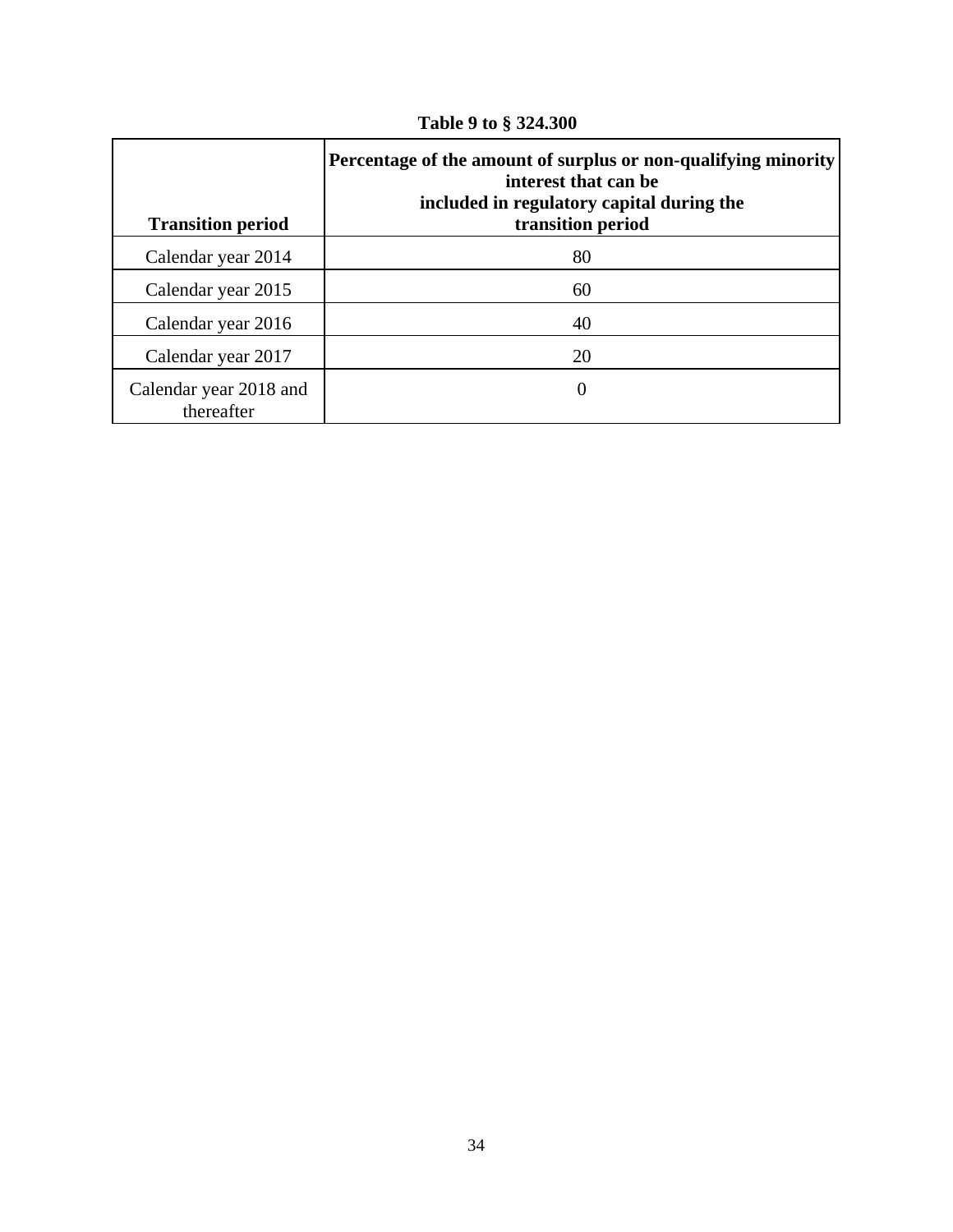# **[THIS SIGNATURE PAGE RELATES TO THE DOCUMENT TITLED "REGULATORY CAPITAL RULES: RETENTION OF CERTAIN EXISTING TRANSITION PROVISIONS FOR BANKING ORANIZATIONS THAT ARE NOT SUBJECT TO THE ADVANCED APPROACHES CAPITAL RULES"]**

Dated:  $Avgv$ st 2,  $2017$ 

**Keith A. Noreika** 

*Acting Comptroller of the Currency*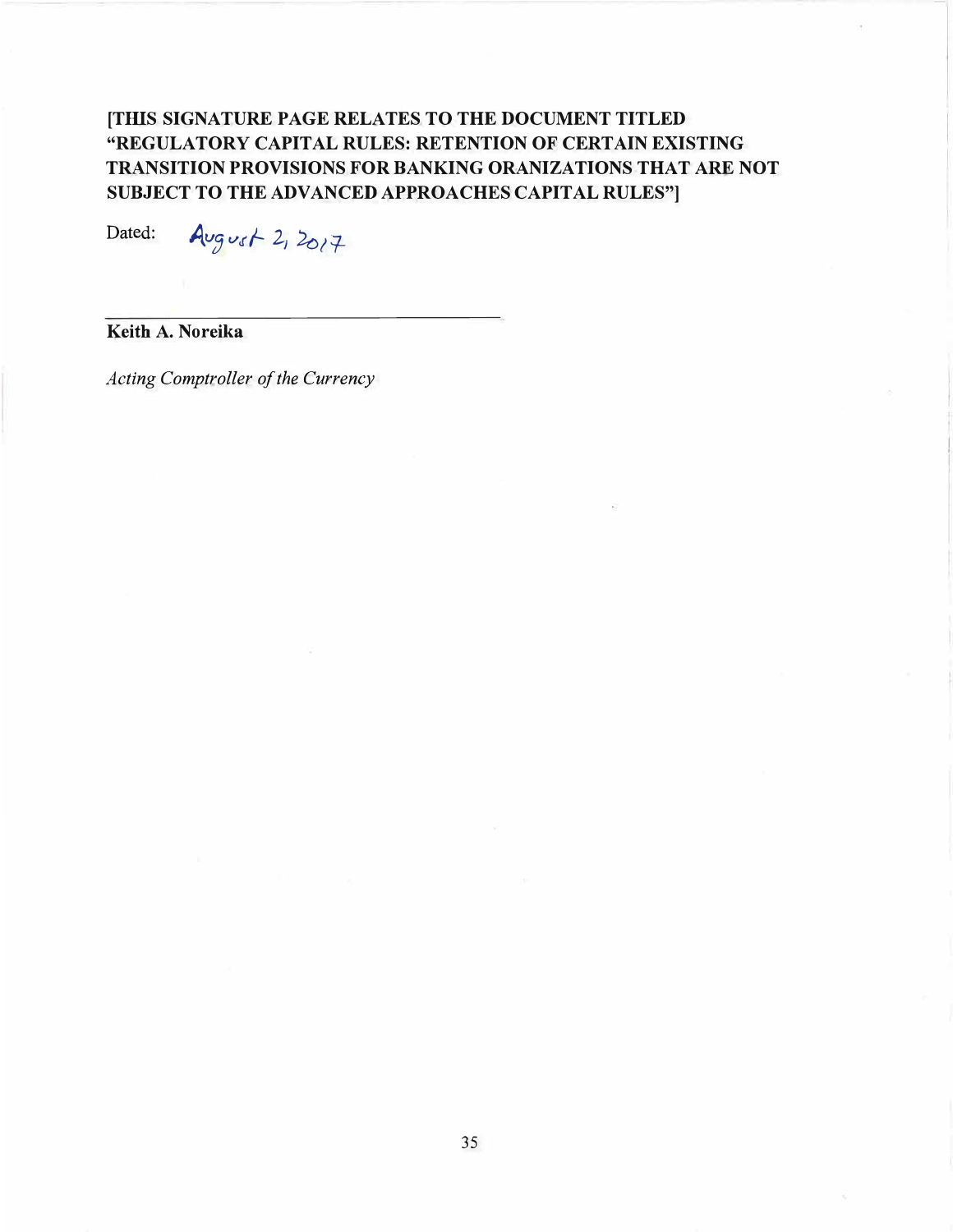# **[THIS SIGNATURE PAGE RELATES TO THE DOCUMENT TITLED "REGULATORY CAPITAL RULES: RETENTION OF CERTAIN EXISTING TRANSITION PROVISIONS FOR BANKING ORANIZATIONS THAT ARE NOT SUBJECT TO THE ADVANCED APPROACHES CAPITAL RULES"**

August  $2, 2017$ Dated:

**Keith A. Noreika** 

*Acting Comptroller of the Currency* 

CERTJFIED COPY CERTIFIED TO BE A TRUE COPY OF THE ORIGINAL.

Office of the Comptroller of the Currency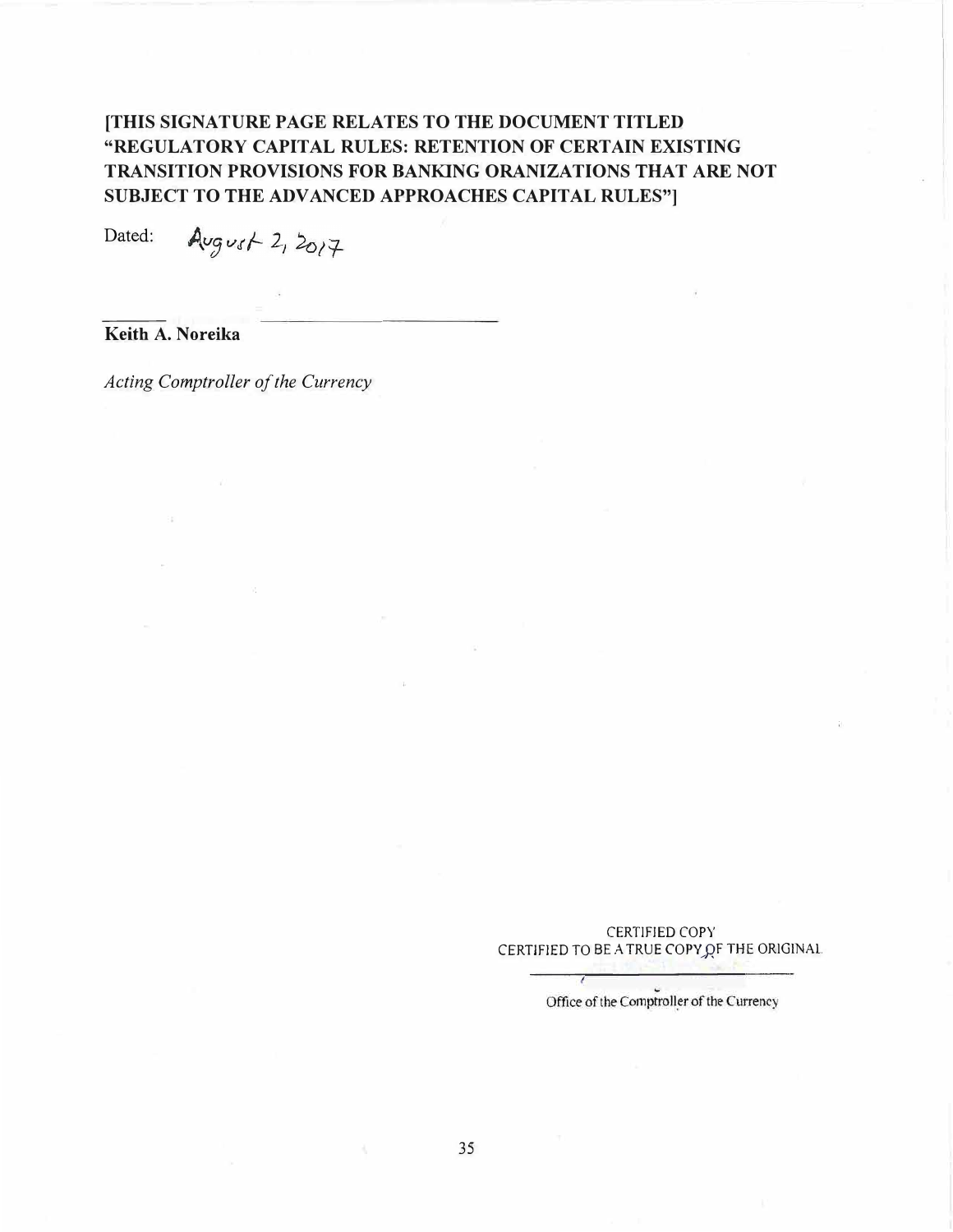# **[THIS SIGNATURE PAGE RELATES TO THE DOCUMENT TITLED "REGULATORY CAPITAL RULES: RETENTION OF CERTAIN EXISTING TRANSITION PROVISIONS FOR BANKING ORANIZATIONS THAT ARE NOT SUBJECT TO THE ADVANCED APPROACHES CAPITAL RULES"**

 $Avgust 2, 2017$ Dated:

**Keith A. Noreika** 

*Acting Comptroller of the Currency* 

**CERTIFIED COPRIGINAL** CERTIFIED TO BE A TRUE

> */* **Federal Register Liaison** Office of the Comptroller of the Currency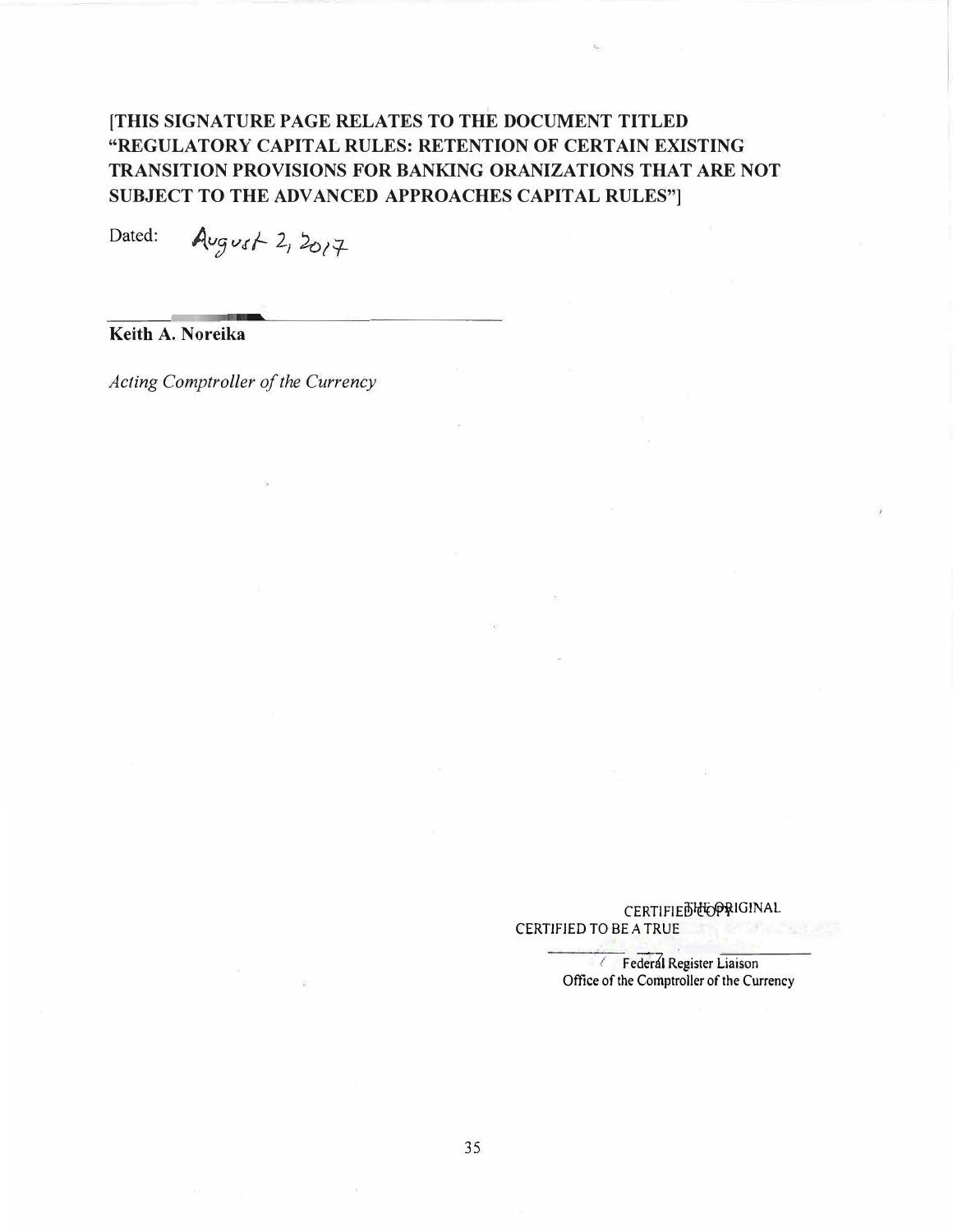# **[THIS SIGNATURE PAGE RELATES TO THE DOCUMENT TITLED "REGULATORY CAPITAL RULES: RETENTION OF CERTAIN EXISTING TRANSITION PROVISIONS FOR BANKING ORANIZATIONS THAT ARE NOT SUBJECT TO THE ADVANCED APPROACHES CAPITAL RULES"]**

By order of the Board of Governors of the Federal Reserve System, August 16, 2017.

**Ann E. Misback,**  Secretary of the Board.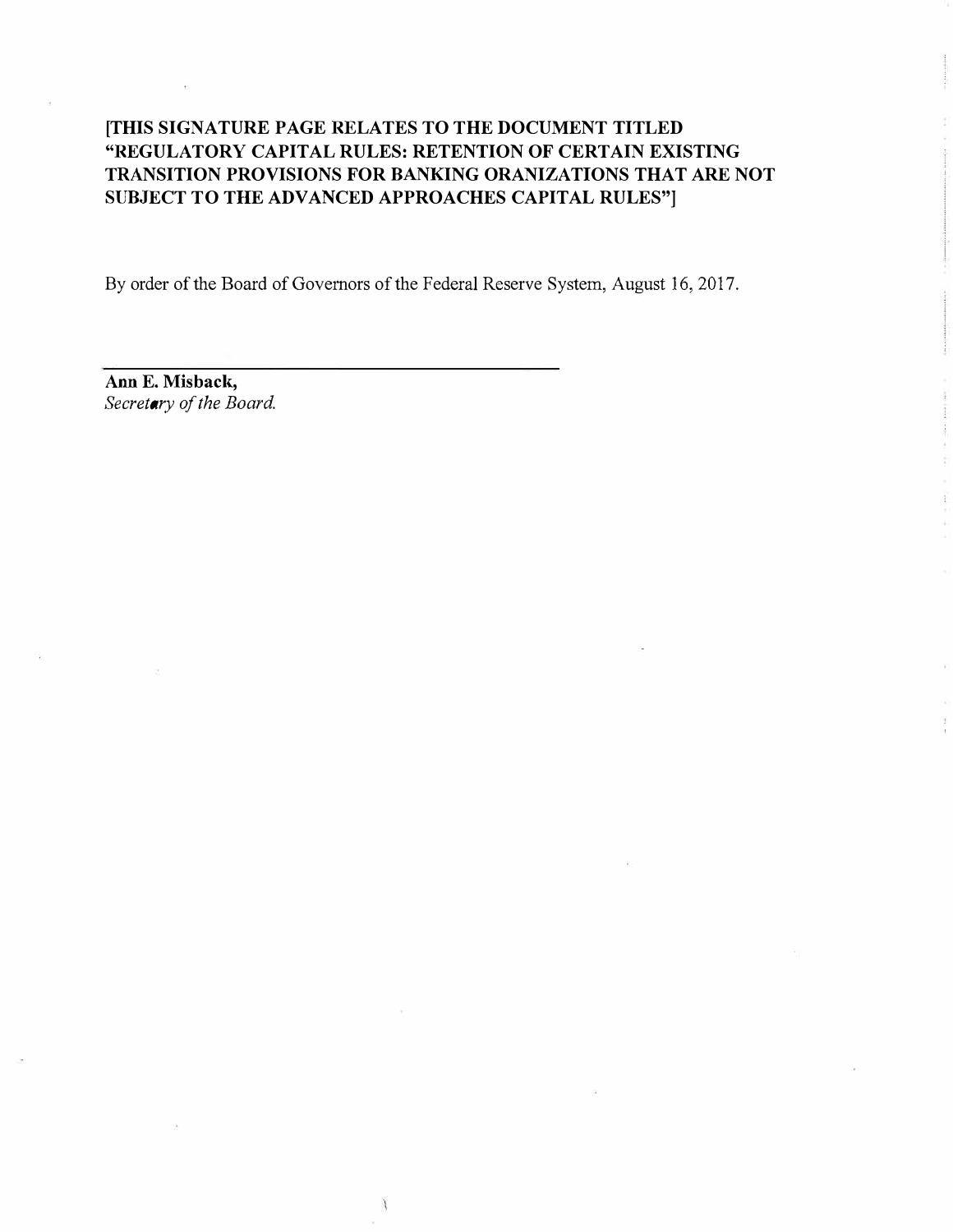# **[THIS SIGNATURE PAGE RELATES TO THE DOCUMENT TITLED "REGULATORY CAPITAL RULES: RETENTION OF CERTAIN EXISTING TRANSITION PROVISIONS FOR BANKING ORANIZATIONS THAT ARE NOT SUBJECT TO THE ADVANCED APPROACHES CAPITAL RULES"]**

By order of the Board of Governors of the Federal Reserve System, August 16, 2017.

(signed) Ann E. Misback

**Ann E. Misback, Secretary of the Board.** 

> CERTIFIED TRUE COPY OF THE ORIGINAL  $\mu$ & **FRB** LIGISAN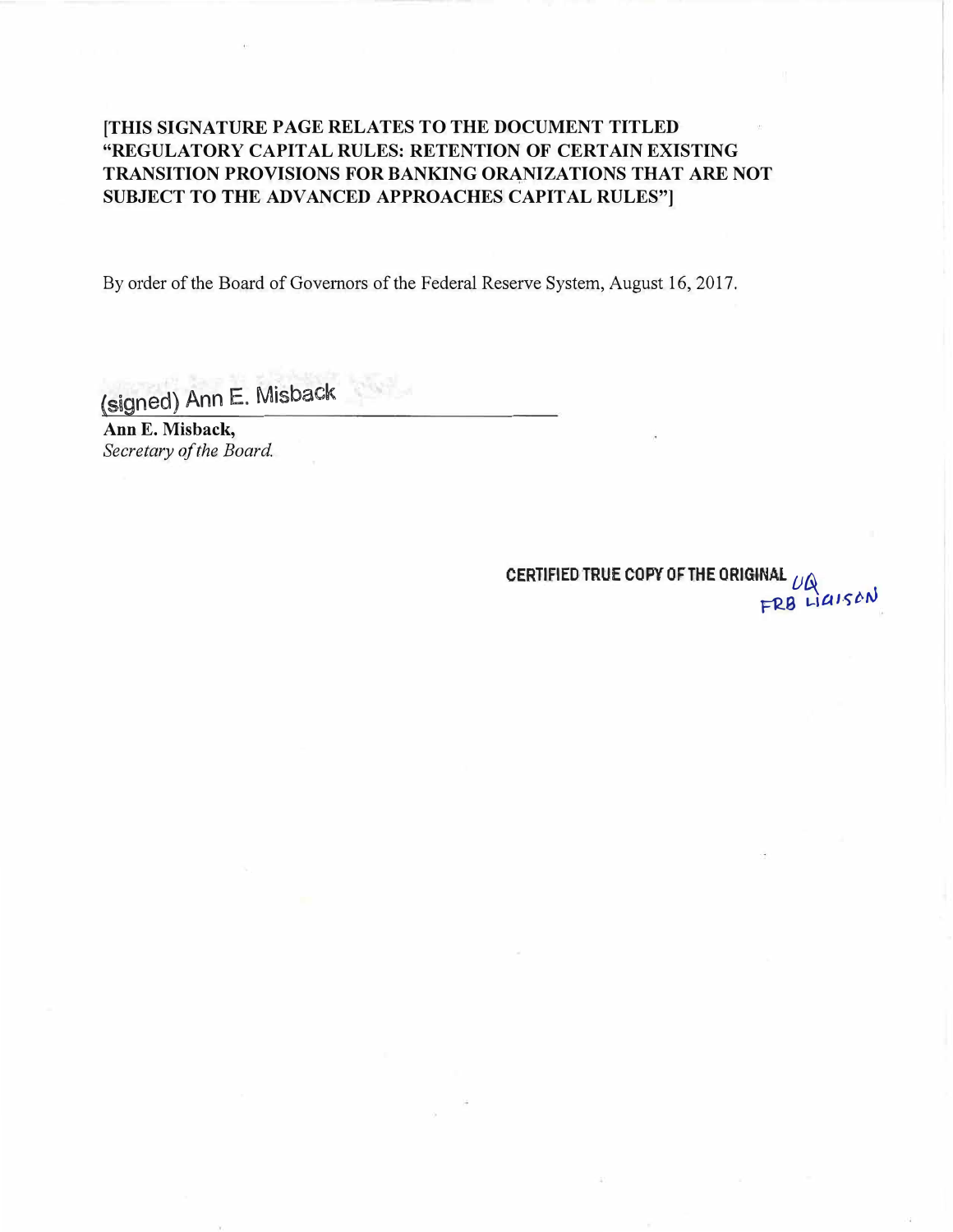# **[THIS SIGNATURE PAGE RELATES TO THE DOCUMENT TITLED "REGULATORY CAPITAL RULES: RETENTION OF CERTAIN EXISTING TRANSITION PROVISIONS FOR BANKING ORANIZATIONS THAT ARE NOT SUBJECT TO THE ADVANCED APPROACHES CAPITAL RULES"**

By order of the Board of Governors of the Federal Reserve System, August 16, 2017.

(signed) Ann E. Misback

**Ann E. Misback,**  *Secretary of the Board.* 

> **CERTIFIED TRUE COPY OF THE ORIGINAL** *D* &\_ FRB HAISON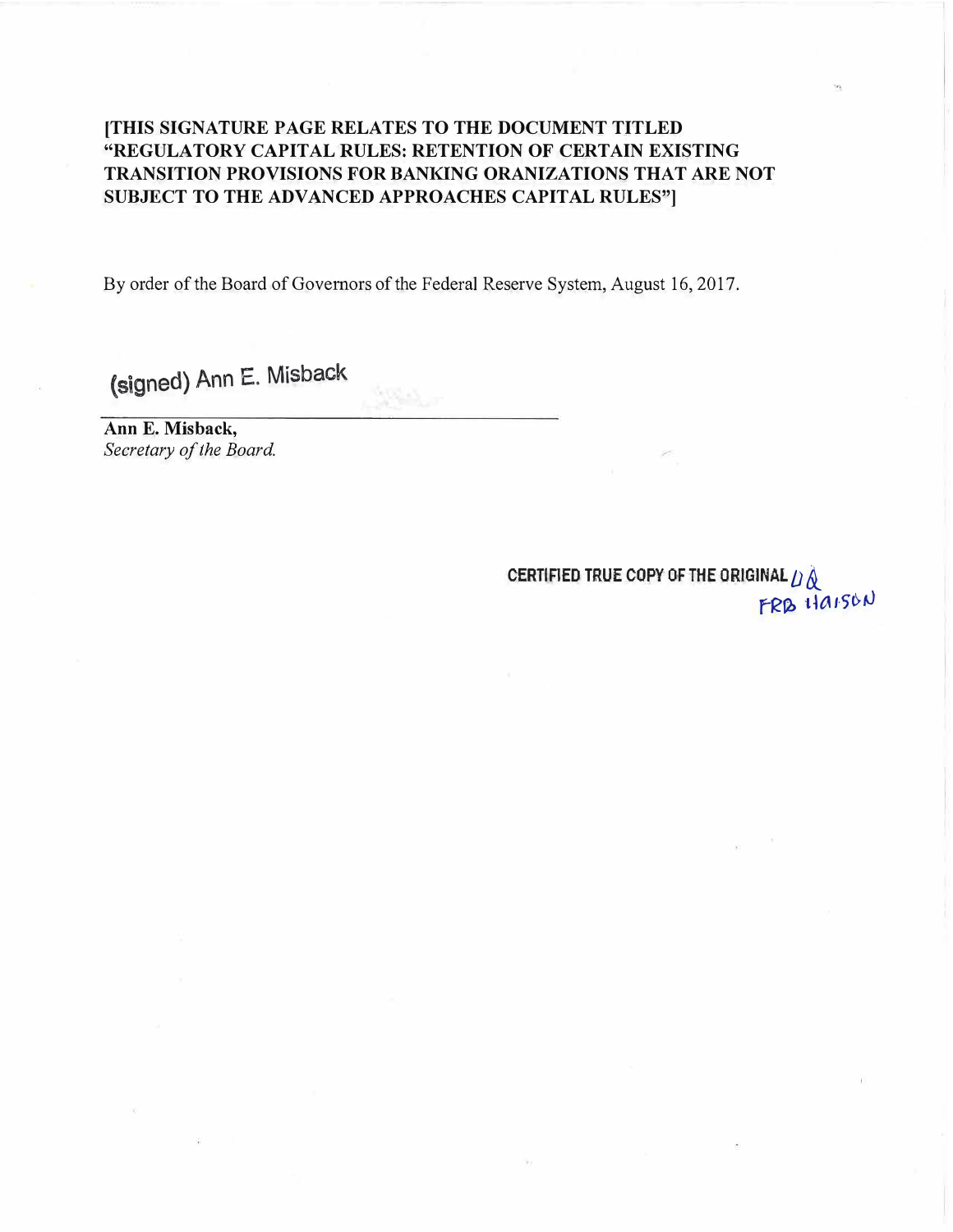# **{TIDS SIGNATURE PAGE RELATES TO THE DOCUMENT TITLED "REGULATORY CAPITAL RULES: RETENTION OF CERTAIN EXISTING TRANSITION PROVISIONS FOR BANKING ORANIZATIONS THAT ARE NOT SUBJECT TO THE ADVANCED APPROACHES CAPITAL RULES"**

Dated at Washington, D.C. this *If of August* 2017.

By order of the Board of Directors.

Federal Deposit Insurance Corporation.

**Robert E. Feldman,** 

*Executive Secretary.*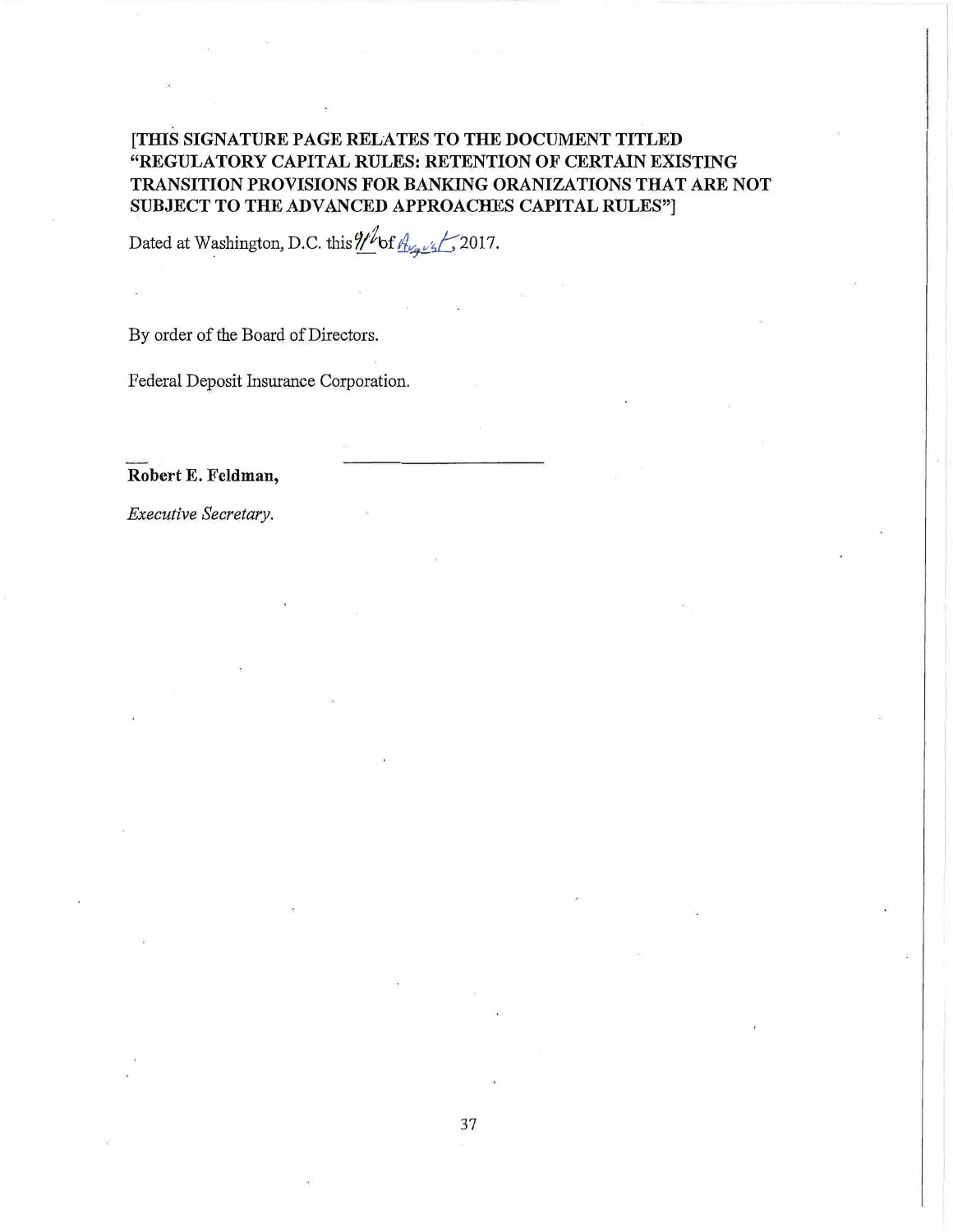# **[TIIlS SIGNATURE PAGE RELATES TO THE DOCUMENT TITLED "REGULATORY CAPITAL RULES: RETENTION OF CERTAIN EXISTING TRANSITION PROVISIONS FOR BANKING ORANIZATIONS THAT ARE NOT SUBJECT TO THE ADVANCED APPROACHES CAPITAL RULES"**]

Dated at Washington, D.C. this 46 of */<sub>Matt</sub>*, 2017.

By order of the Board of Directors.

Federal Deposit Insurance Corporation.

**Robert E. Feldman,** 

*Executive Secretary.*